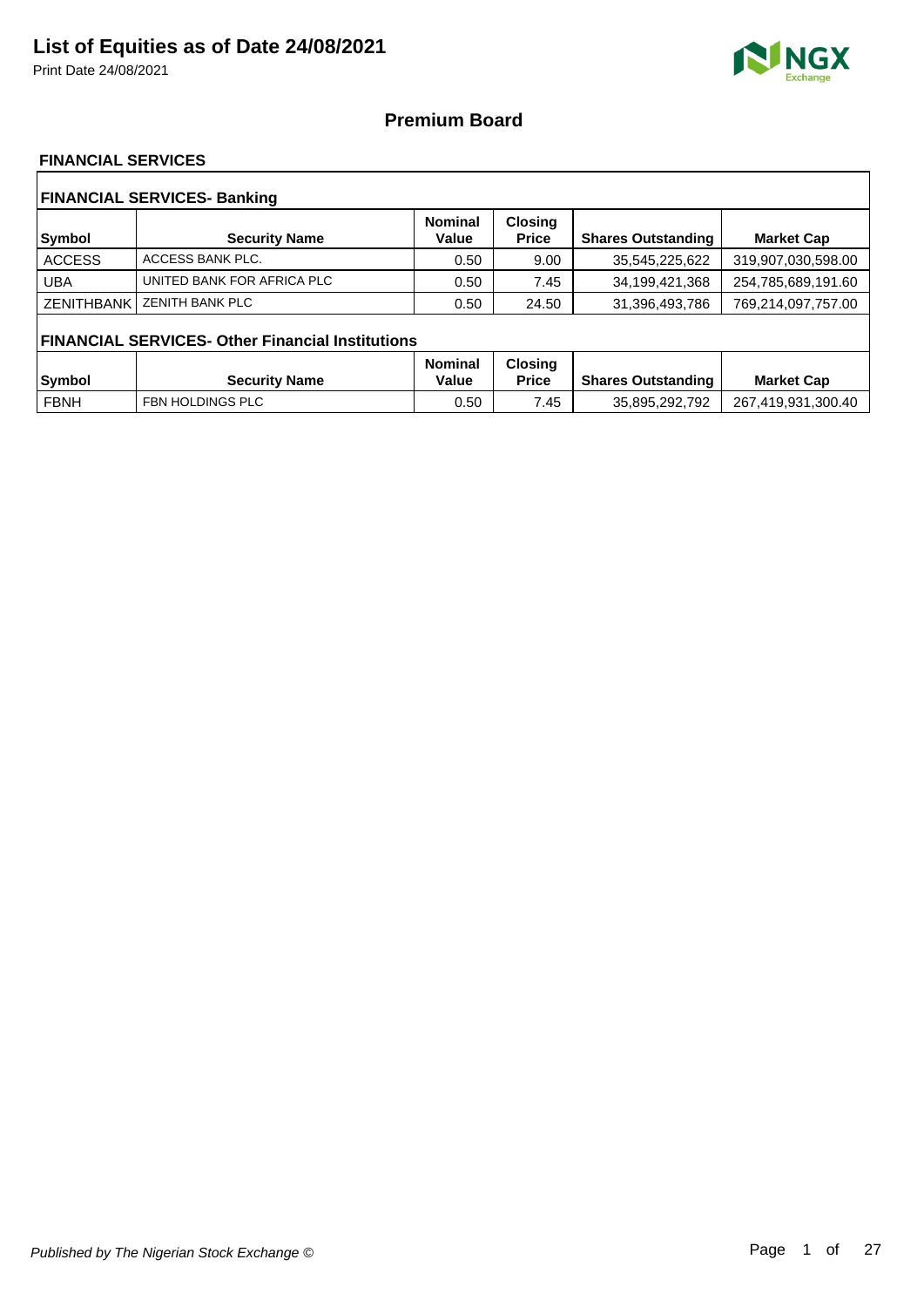## **Premium Board**

**ICT**

| <b>ICT- Telecommunications Services</b> |                                |                         |                                |                           |                      |  |  |
|-----------------------------------------|--------------------------------|-------------------------|--------------------------------|---------------------------|----------------------|--|--|
| Symbol                                  | <b>Security Name</b>           | <b>Nominal</b><br>Value | <b>Closing</b><br><b>Price</b> | <b>Shares Outstanding</b> | <b>Market Cap</b>    |  |  |
| <b>MTNN</b>                             | MTN NIGERIA COMMUNICATIONS PLC | 0.02                    | 172.00                         | 20,354,513,050            | 3,500,976,244,600.00 |  |  |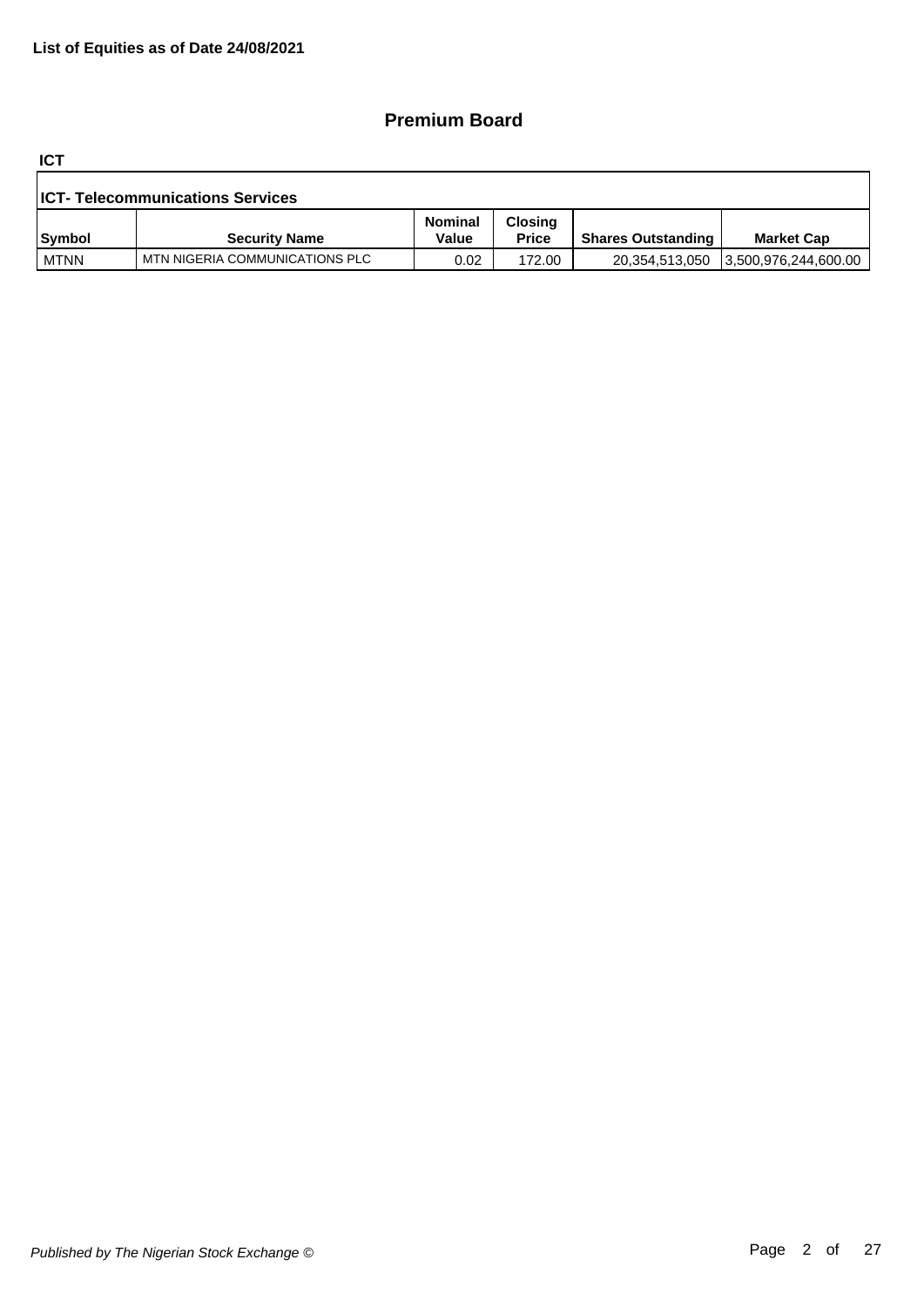### **Premium Board**

#### **INDUSTRIAL GOODS**

| <b>INDUSTRIAL GOODS- Building Materials</b> |                      |                         |                                |                           |                    |  |  |
|---------------------------------------------|----------------------|-------------------------|--------------------------------|---------------------------|--------------------|--|--|
| Symbol                                      | <b>Security Name</b> | <b>Nominal</b><br>Value | <b>Closing</b><br><b>Price</b> | <b>Shares Outstanding</b> | <b>Market Cap</b>  |  |  |
| DANGCEM                                     | DANGOTE CEMENT PLC   | 0.50                    | 249.60                         |                           |                    |  |  |
| <b>WAPCO</b>                                | LAFARGE AFRICA PLC.  | 0.50                    | 22.00                          | 16,107,795,496            | 354,371,500,912.00 |  |  |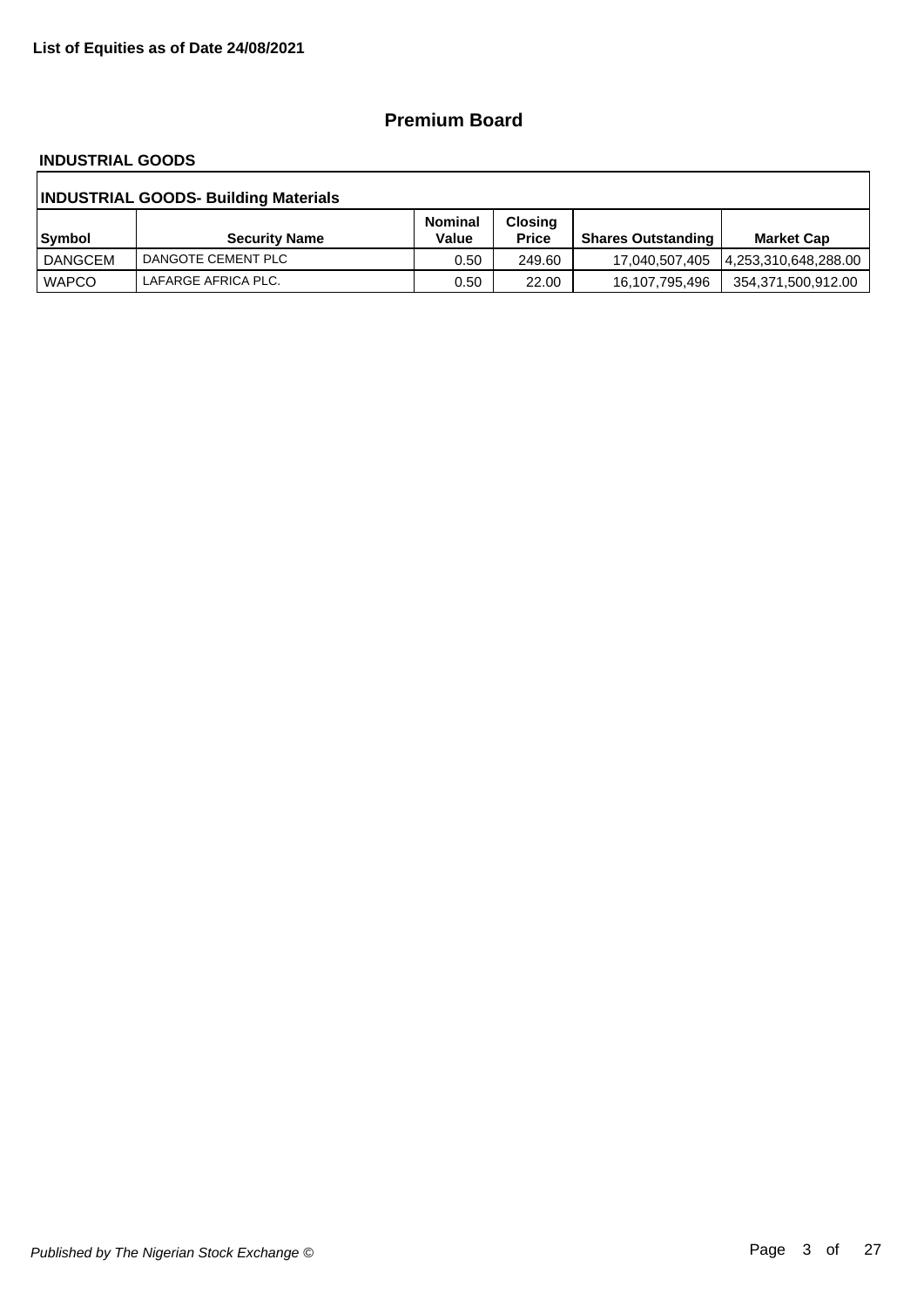## **Premium Board**

#### **OIL AND GAS**

| <b>OIL AND GAS- Exploration and Production</b> |                      |                         |                                |                           |                    |  |  |
|------------------------------------------------|----------------------|-------------------------|--------------------------------|---------------------------|--------------------|--|--|
| Symbol                                         | <b>Security Name</b> | <b>Nominal</b><br>Value | <b>Closing</b><br><b>Price</b> | <b>Shares Outstanding</b> | <b>Market Cap</b>  |  |  |
| SEPLAT                                         | SEPLAT ENERGY PLC    | 0.50                    | 759.70                         | 588.444.561               | 447,041,332,991.70 |  |  |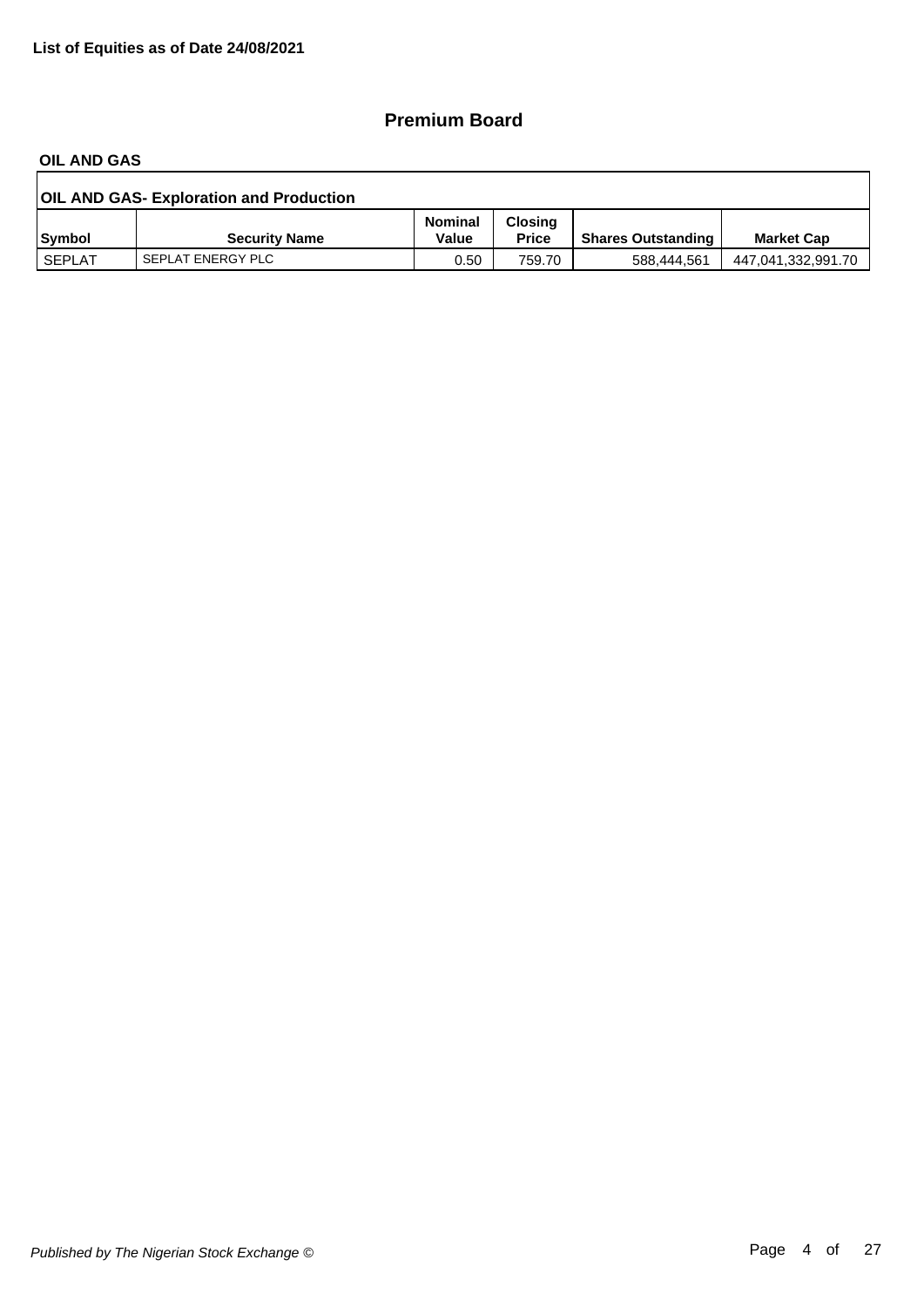# **CONGLOMERATES**

| <b>CONGLOMERATES- Diversified Industries</b> |                             |                  |                         |                           |                   |  |  |  |
|----------------------------------------------|-----------------------------|------------------|-------------------------|---------------------------|-------------------|--|--|--|
| <b>Symbol</b>                                | <b>Security Name</b>        | Nominal<br>Value | Closina<br><b>Price</b> | <b>Shares Outstanding</b> | <b>Market Cap</b> |  |  |  |
|                                              | CHELLARAM   CHELLARAMS PLC. | 0.50             | 2.24                    | 722.925.000               | 1,619,352,000.00  |  |  |  |

٦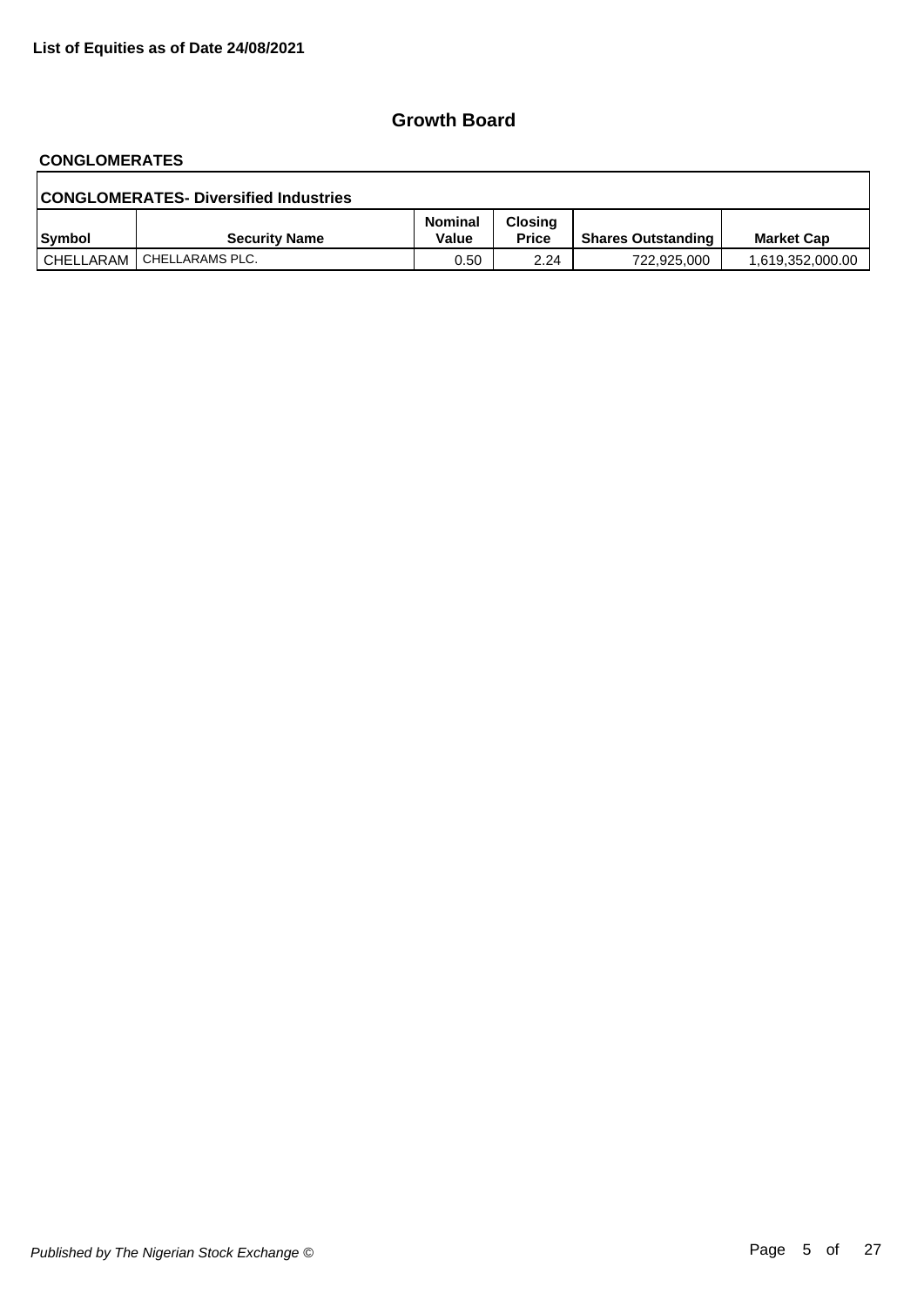#### **CONSUMER GOODS**

| <b>CONSUMER GOODS- Food Products</b> |                      |                         |                                |                           |                   |  |  |  |
|--------------------------------------|----------------------|-------------------------|--------------------------------|---------------------------|-------------------|--|--|--|
| Symbol                               | <b>Security Name</b> | <b>Nominal</b><br>Value | <b>Closing</b><br><b>Price</b> | <b>Shares Outstanding</b> | <b>Market Cap</b> |  |  |  |
| <b>MCNICHOLS</b>                     | ! MCNICHOLS PLC      | 0.50                    | 0.77                           | 326,700,000               | 251,559,000.00    |  |  |  |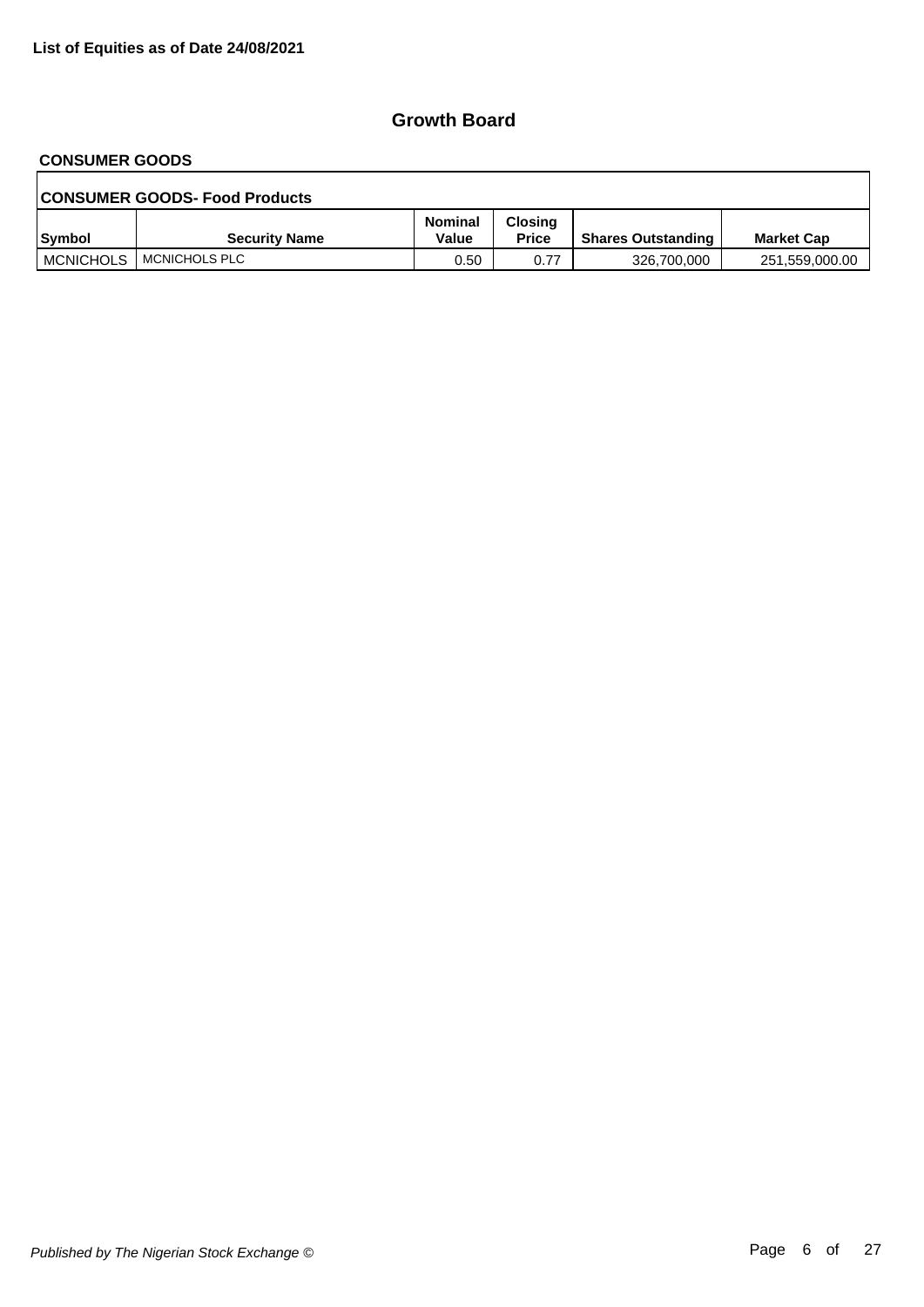# **FINANCIAL SERVICES**

| <b>FINANCIAL SERVICES- Mortgage Carriers, Brokers and Services</b> |                                           |                         |                                |                           |                   |  |  |
|--------------------------------------------------------------------|-------------------------------------------|-------------------------|--------------------------------|---------------------------|-------------------|--|--|
| Symbol                                                             | <b>Security Name</b>                      | <b>Nominal</b><br>Value | <b>Closing</b><br><b>Price</b> | <b>Shares Outstanding</b> | <b>Market Cap</b> |  |  |
|                                                                    | LIVINGTRUST LIVINGTRUST MORTGAGE BANK PLC | 0.50                    | 0.67                           | 5,000,000,000             | 3,350,000,000.00  |  |  |

٦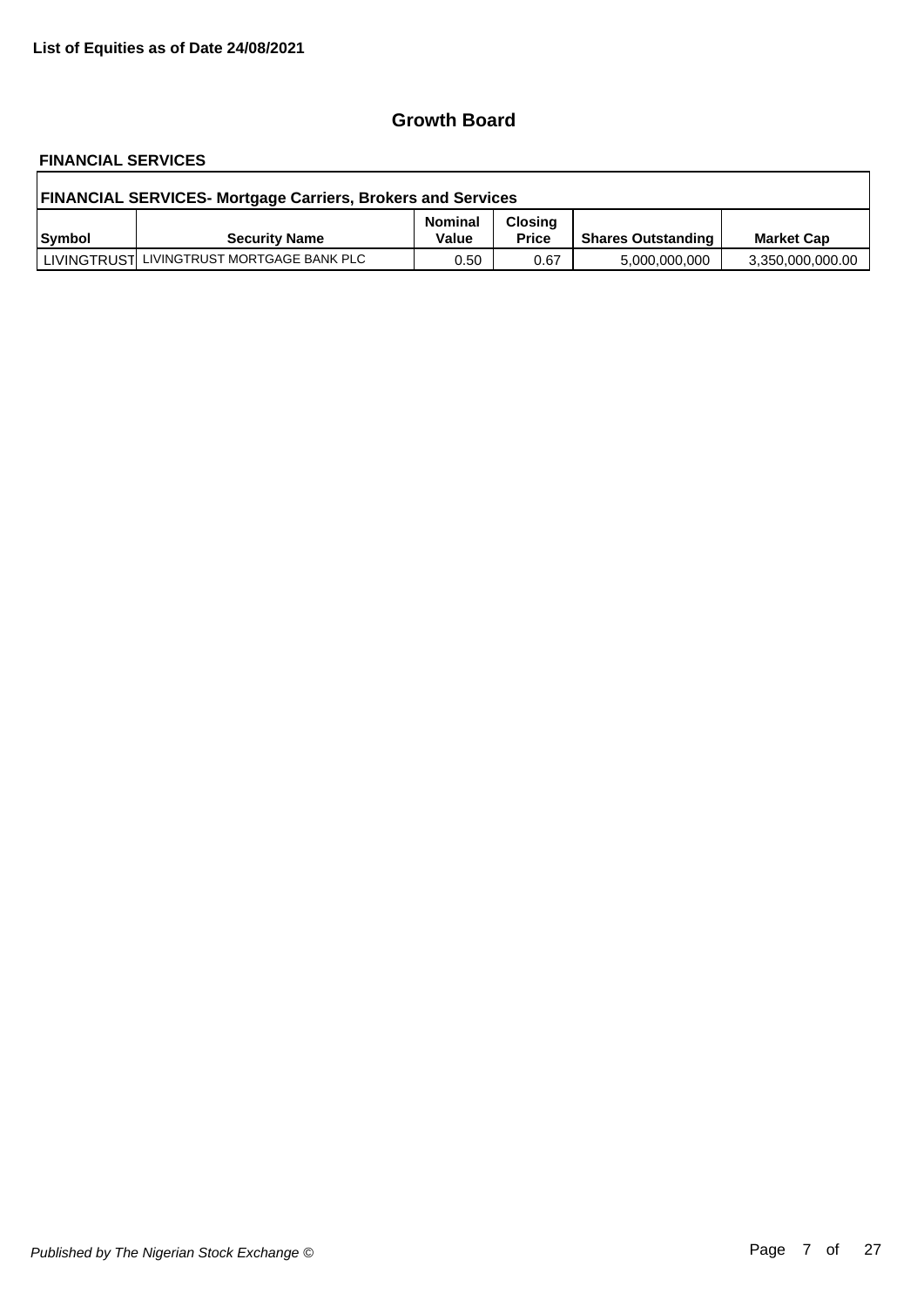**ICT**

| <b>ICT- Telecommunications Services</b> |                             |                  |                                |                           |                   |  |  |
|-----------------------------------------|-----------------------------|------------------|--------------------------------|---------------------------|-------------------|--|--|
| Symbol                                  | <b>Security Name</b>        | Nominal<br>Value | <b>Closing</b><br><b>Price</b> | <b>Shares Outstanding</b> | <b>Market Cap</b> |  |  |
| <b>BAPLC</b>                            | <b>BRICLINKS AFRICA PLC</b> | .00              | 6.25                           | 10,000,000                | 62,500,000.00     |  |  |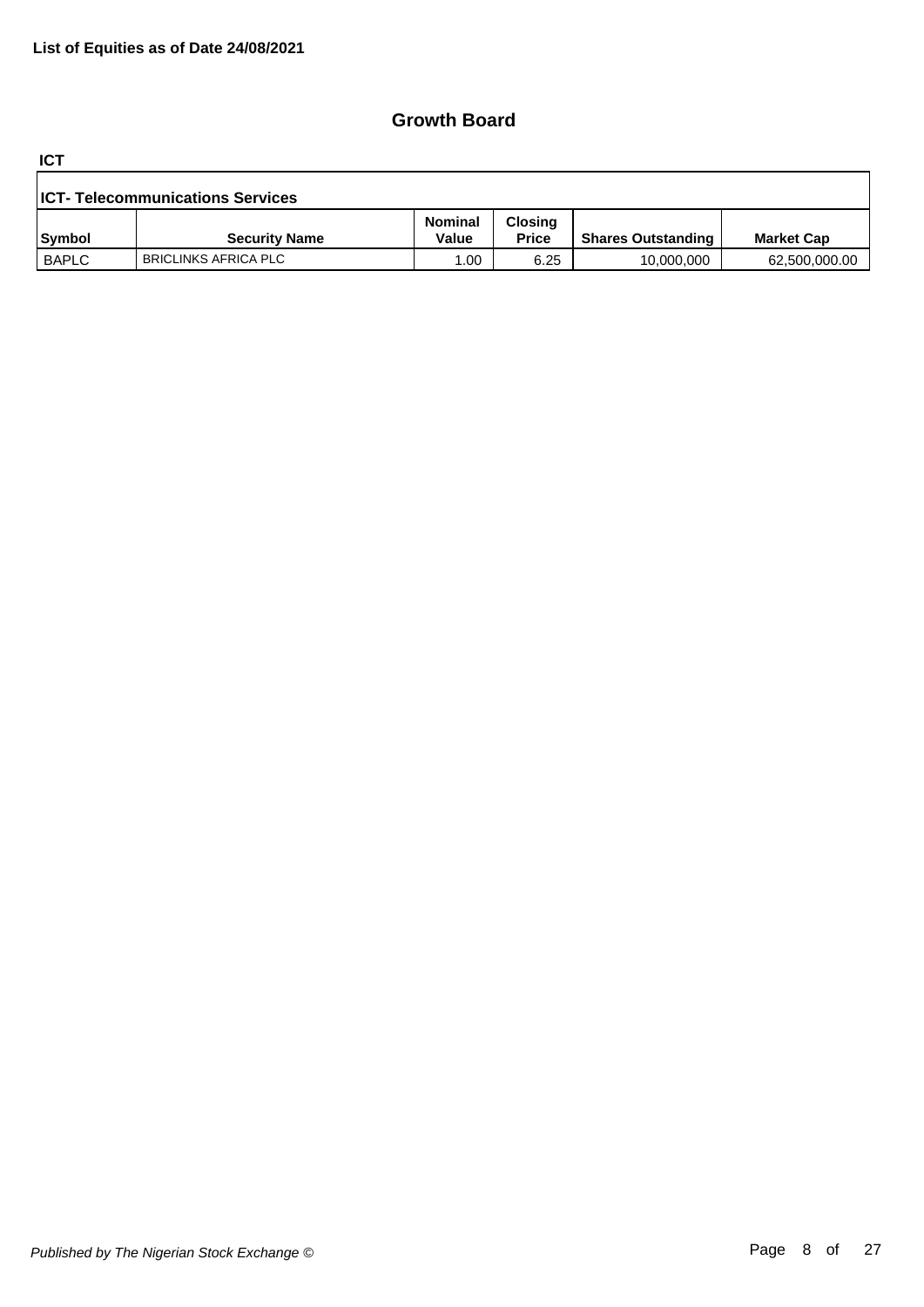#### **SERVICES**

| <b>SERVICES- Waste Management</b> |                      |                         |                                |                           |                   |  |  |
|-----------------------------------|----------------------|-------------------------|--------------------------------|---------------------------|-------------------|--|--|
| <b>Symbol</b>                     | <b>Security Name</b> | <b>Nominal</b><br>Value | <b>Closing</b><br><b>Price</b> | <b>Shares Outstanding</b> | <b>Market Cap</b> |  |  |
| l TIP                             | THE INITIATES PLC    | 0.50                    | 0.47                           | 889,981,552               | 418,291,329.44    |  |  |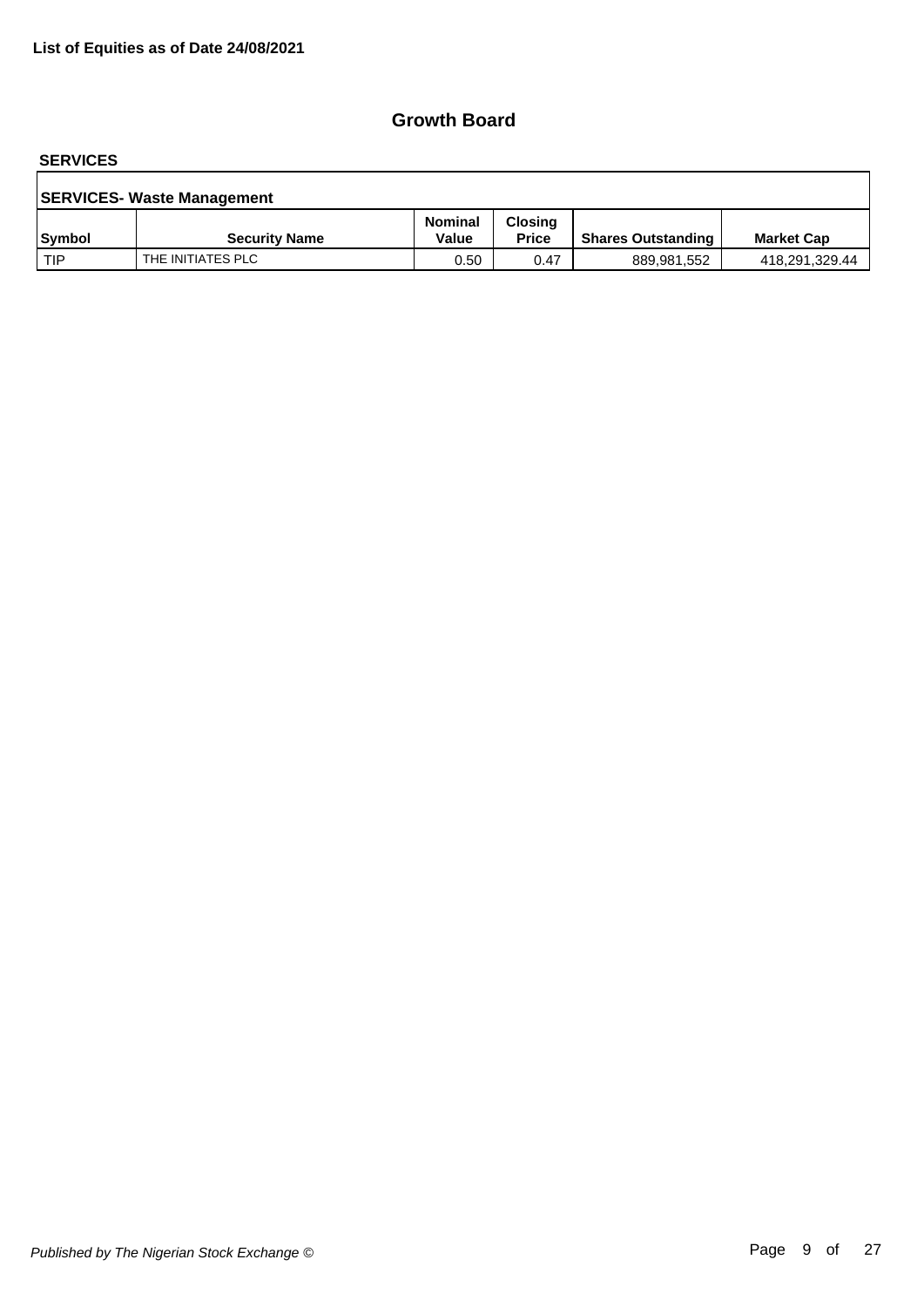#### **AGRICULTURE**

| <b>AGRICULTURE- Crop Production</b> |                                                  |                         |                                |                           |                    |  |  |  |  |
|-------------------------------------|--------------------------------------------------|-------------------------|--------------------------------|---------------------------|--------------------|--|--|--|--|
| Symbol                              | <b>Security Name</b>                             | <b>Nominal</b><br>Value | <b>Closing</b><br><b>Price</b> | <b>Shares Outstanding</b> | <b>Market Cap</b>  |  |  |  |  |
| <b>ELLAHLAKES</b>                   | ELLAH LAKES PLC.                                 | 0.50                    | 4.25                           | 2.000.000.000             | 8,500,000,000.00   |  |  |  |  |
| <b>FTNCOCOA</b>                     | FTN COCOA PROCESSORS PLC                         | 0.50                    | 0.40                           | 2,200,000,000             | 880,000,000.00     |  |  |  |  |
| OKOMUOIL                            | OKOMU OIL PALM PLC.                              | 0.50                    | 110.00                         | 953,910,000               | 104,930,100,000.00 |  |  |  |  |
| <b>PRESCO</b>                       | PRESCO PLC                                       | 0.50                    | 72.60                          | 1,000,000,000             | 72.600.000.000.00  |  |  |  |  |
|                                     | <b>AGRICULTURE- Livestock/Animal Specialties</b> |                         |                                |                           |                    |  |  |  |  |
|                                     |                                                  | <b>Nominal</b>          | <b>Closing</b>                 |                           |                    |  |  |  |  |
| Symbol                              | <b>Security Name</b>                             | Value                   | <b>Price</b>                   | <b>Shares Outstanding</b> | <b>Market Cap</b>  |  |  |  |  |
| <b>LIVESTOCK</b>                    | LIVESTOCK FEEDS PLC.                             | 0.50                    | 2.00                           | 2,999,999,418             | 5,999,998,836.00   |  |  |  |  |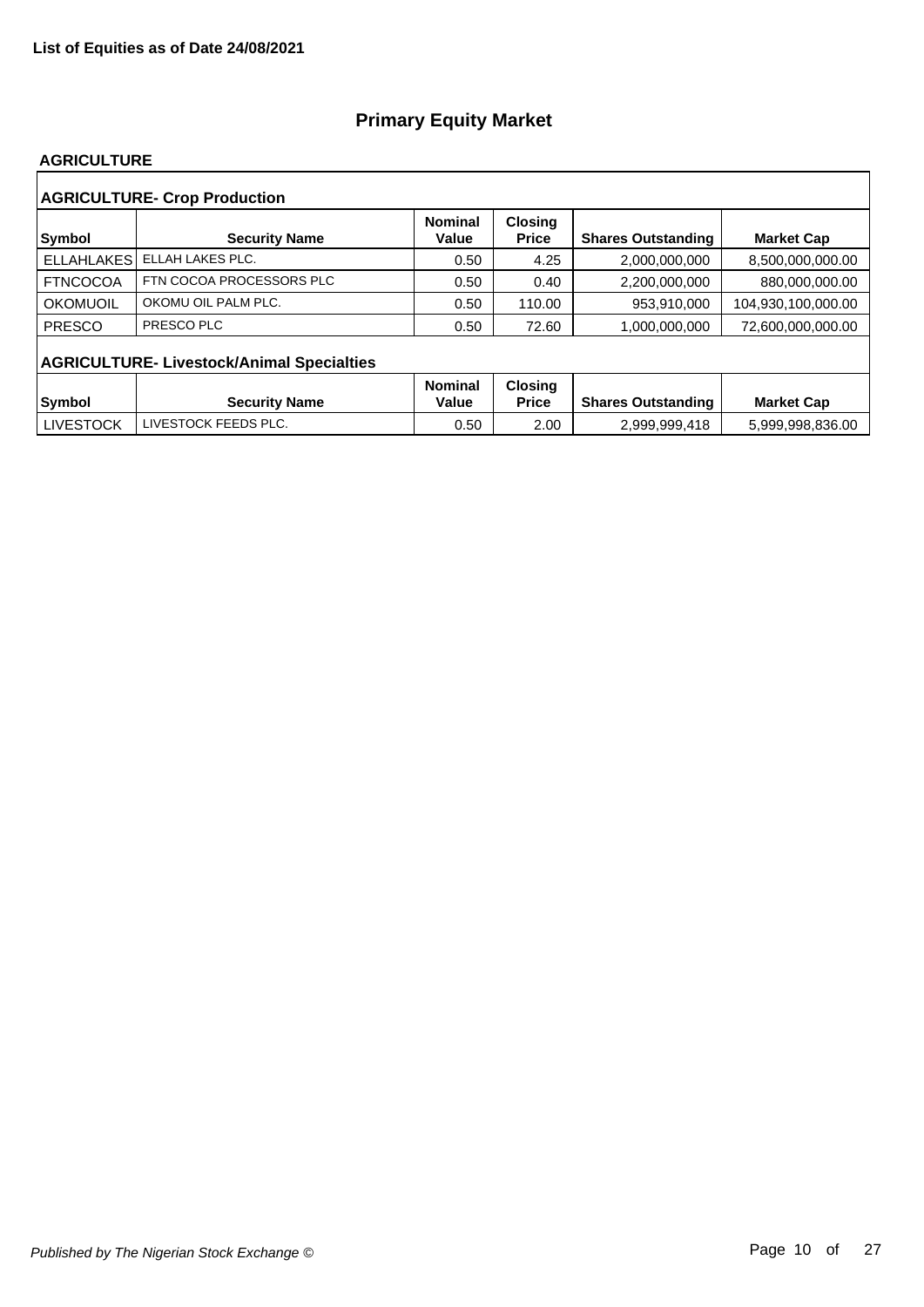#### **CONGLOMERATES**

| <b>CONGLOMERATES- Diversified Industries</b> |                                             |                         |                                |                           |                   |  |  |
|----------------------------------------------|---------------------------------------------|-------------------------|--------------------------------|---------------------------|-------------------|--|--|
| Symbol                                       | <b>Security Name</b>                        | <b>Nominal</b><br>Value | <b>Closing</b><br><b>Price</b> | <b>Shares Outstanding</b> | <b>Market Cap</b> |  |  |
| <b>JOHNHOLT</b>                              | JOHN HOLT PLC.                              | 0.50                    | 0.72                           | 389,151,412               | 280,189,016.64    |  |  |
| <b>SCOA</b>                                  | SCOA NIG. PLC.                              | 0.50                    | 1.59                           | 649,825,665               | 1,033,222,807.35  |  |  |
| <b>TRANSCORP</b>                             | TRANSNATIONAL CORPORATION OF<br>NIGERIA PLC | 0.50                    | 0.96                           | 40,647,990,293            | 39,022,070,681.28 |  |  |
| <b>UACN</b>                                  | UACN PLC.                                   | 0.50                    | 10.70                          | 2,881,296,580             | 30,829,873,406.00 |  |  |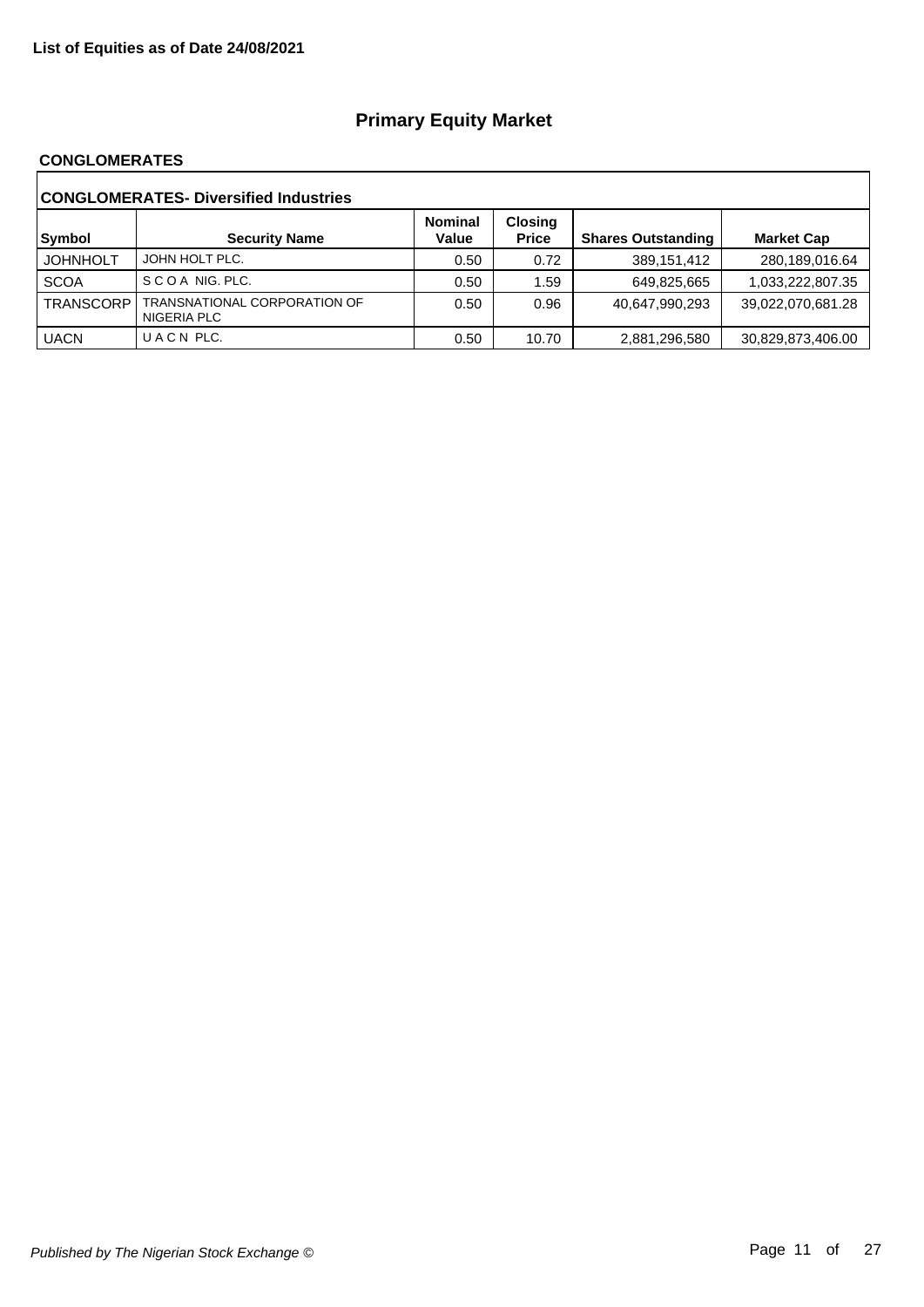#### **CONSTRUCTION/REAL ESTATE**

| <b>CONSTRUCTION/REAL ESTATE- Building Construction</b>             |                         |                         |                                |                           |                   |  |  |  |
|--------------------------------------------------------------------|-------------------------|-------------------------|--------------------------------|---------------------------|-------------------|--|--|--|
| Symbol                                                             | <b>Security Name</b>    | <b>Nominal</b><br>Value | <b>Closing</b><br><b>Price</b> | <b>Shares Outstanding</b> | <b>Market Cap</b> |  |  |  |
| <b>ARBICO</b>                                                      | ARBICO PLC.             | 0.50                    | 1.03                           | 148,500,000               | 152,955,000.00    |  |  |  |
| <b>CONSTRUCTION/REAL ESTATE- Infrastructure/Heavy Construction</b> |                         |                         |                                |                           |                   |  |  |  |
| <b>Symbol</b>                                                      | <b>Security Name</b>    | <b>Nominal</b><br>Value | <b>Closing</b><br><b>Price</b> | <b>Shares Outstanding</b> | <b>Market Cap</b> |  |  |  |
| <b>JBERGER</b>                                                     | JULIUS BERGER NIG. PLC. | 0.50                    | 25.00                          | 1,600,000,000             | 40,000,000,000.00 |  |  |  |
| <b>CONSTRUCTION/REAL ESTATE- Real Estate Development</b>           |                         |                         |                                |                           |                   |  |  |  |
|                                                                    |                         | <b>Nominal</b>          | <b>Closing</b>                 |                           |                   |  |  |  |
| Symbol                                                             | <b>Security Name</b>    | Value                   | <b>Price</b>                   | <b>Shares Outstanding</b> | <b>Market Cap</b> |  |  |  |
| <b>UPDC</b>                                                        | <b>UPDC PLC</b>         | 0.50                    | 1.41                           | 18,559,969,936            | 26,169,557,609.76 |  |  |  |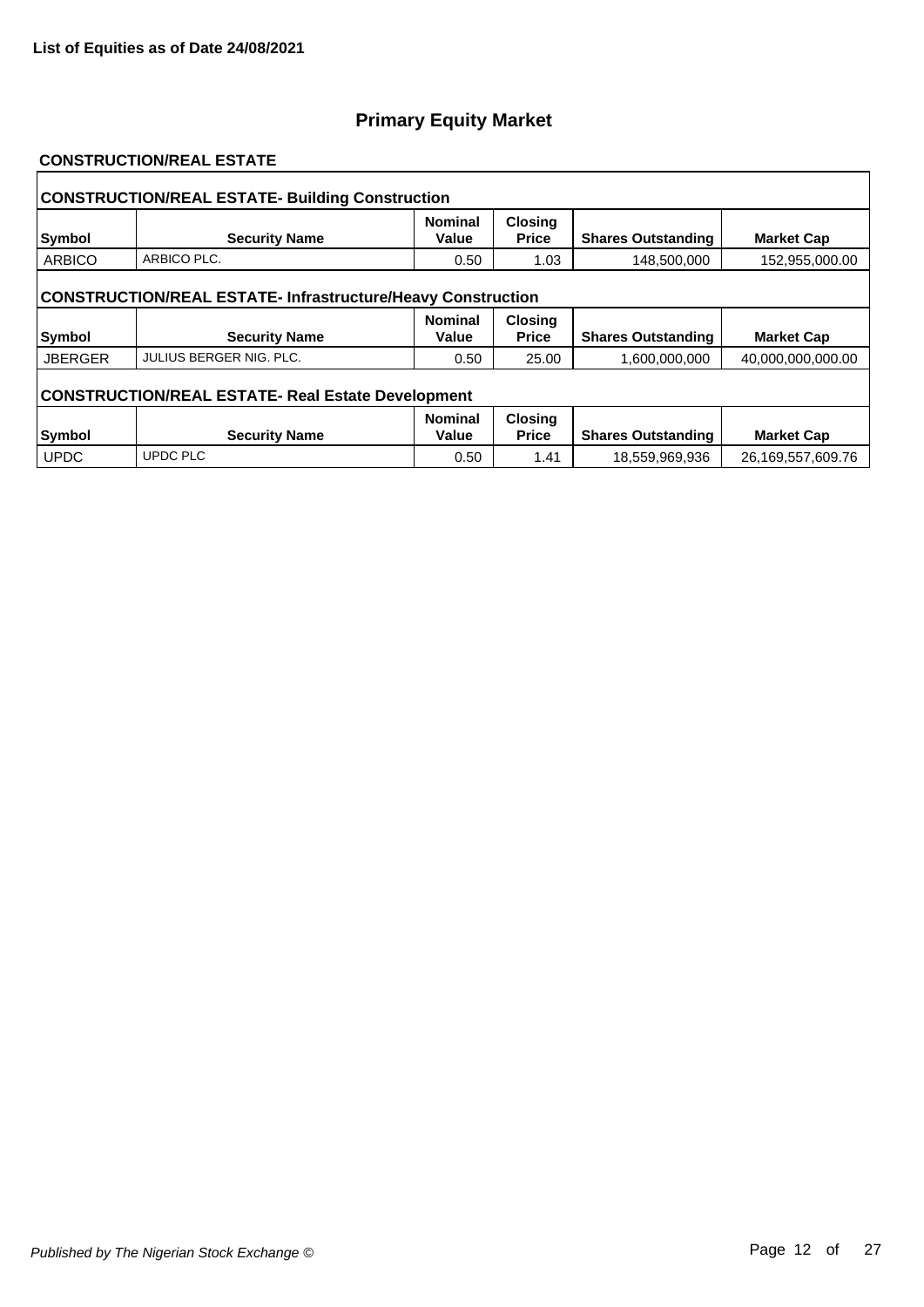# **CONSUMER GOODS**

|                                                      | <b>CONSUMER GOODS- Automobiles/Auto Parts</b>      |                         |                                |                           |                      |  |  |  |
|------------------------------------------------------|----------------------------------------------------|-------------------------|--------------------------------|---------------------------|----------------------|--|--|--|
| <b>Symbol</b>                                        | <b>Security Name</b>                               | <b>Nominal</b><br>Value | <b>Closing</b><br><b>Price</b> | <b>Shares Outstanding</b> | <b>Market Cap</b>    |  |  |  |
| <b>DUNLOP</b>                                        | DN TYRE & RUBBER PLC                               | 0.50                    | 0.20                           | 4,772,669,212             | 954,533,842.40       |  |  |  |
| <b>CONSUMER GOODS- Beverages--Brewers/Distillers</b> |                                                    |                         |                                |                           |                      |  |  |  |
| Symbol                                               | <b>Security Name</b>                               | <b>Nominal</b><br>Value | <b>Closing</b><br><b>Price</b> | <b>Shares Outstanding</b> | <b>Market Cap</b>    |  |  |  |
| <b>CHAMPION</b>                                      | CHAMPION BREW, PLC.                                | 0.50                    | 2.20                           | 7,829,496,464             | 17,224,892,220.80    |  |  |  |
| <b>GOLDBREW</b>                                      | GOLDEN GUINEA BREW. PLC.                           | 0.50                    | 0.81                           | 1,024,668,000             | 829,981,080.00       |  |  |  |
| <b>GUINNESS</b>                                      | GUINNESS NIG PLC                                   | 0.50                    | 31.00                          | 2,190,382,819             | 67,901,867,389.00    |  |  |  |
| <b>INTBREW</b>                                       | INTERNATIONAL BREWERIES PLC.                       | 0.50                    | 4.70                           | 26,862,068,550            | 126,251,722,185.00   |  |  |  |
| <b>NB</b>                                            | NIGERIAN BREW. PLC.                                | 0.50                    | 52.00                          | 7,996,902,051             | 415,838,906,652.00   |  |  |  |
|                                                      | <b>CONSUMER GOODS- Food Products</b>               |                         |                                |                           |                      |  |  |  |
| Symbol                                               | <b>Security Name</b>                               | <b>Nominal</b><br>Value | <b>Closing</b><br><b>Price</b> | <b>Shares Outstanding</b> | <b>Market Cap</b>    |  |  |  |
| DANGSUGAR                                            | DANGOTE SUGAR REFINERY PLC                         | 0.50                    | 18.00                          | 12,146,878,241            | 218,643,808,338.00   |  |  |  |
| <b>FLOURMILL</b>                                     | FLOUR MILLS NIG. PLC.                              | 0.50                    | 28.85                          | 4,100,379,605             | 118,295,951,604.25   |  |  |  |
| HONYFLOUR                                            | HONEYWELL FLOUR MILL PLC                           | 0.50                    | 3.19                           | 7,930,197,658             | 25,297,330,529.02    |  |  |  |
| <b>MULTITREX</b>                                     | MULTI-TREX INTEGRATED FOODS PLC                    | 0.50                    | 0.36                           | 3,722,493,620             | 1,340,097,703.20     |  |  |  |
| <b>NASCON</b>                                        | NASCON ALLIED INDUSTRIES PLC                       | 0.50                    | 14.65                          | 2,649,438,378             | 38,814,272,237.70    |  |  |  |
| <b>NNFM</b>                                          | N NIG. FLOUR MILLS PLC.                            | 0.50                    | 7.55                           | 178,200,000               | 1,345,410,000.00     |  |  |  |
|                                                      | UNIONDICON UNION DICON SALT PLC.                   | 0.50                    | 9.90                           | 273,338,776               | 2,706,053,882.40     |  |  |  |
|                                                      | <b>CONSUMER GOODS- Food Products--Diversified</b>  |                         |                                |                           |                      |  |  |  |
| <b>Symbol</b>                                        | <b>Security Name</b>                               | <b>Nominal</b><br>Value | Closing<br><b>Price</b>        | <b>Shares Outstanding</b> | <b>Market Cap</b>    |  |  |  |
| <b>CADBURY</b>                                       | CADBURY NIGERIA PLC.                               | 0.50                    | 8.50                           | 1,878,202,040             | 15,964,717,340.00    |  |  |  |
| <b>NESTLE</b>                                        | NESTLE NIGERIA PLC.                                | 0.50                    | 1,400.00                       | 792,656,252               | 1,109,718,752,800.00 |  |  |  |
|                                                      | <b>CONSUMER GOODS- Household Durables</b>          |                         |                                |                           |                      |  |  |  |
| Symbol                                               | <b>Security Name</b>                               | <b>Nominal</b><br>Value | <b>Closing</b><br><b>Price</b> | <b>Shares Outstanding</b> | <b>Market Cap</b>    |  |  |  |
| <b>ENAMELWA</b>                                      | NIGERIAN ENAMELWARE PLC.                           | 0.50                    | 16.20                          | 76,032,000                | 1,231,718,400.00     |  |  |  |
| <b>VITAFOAM</b>                                      | VITAFOAM NIG PLC.                                  | 0.50                    | 16.75                          | 1,250,844,064             | 20,951,638,072.00    |  |  |  |
|                                                      | <b>CONSUMER GOODS- Personal/Household Products</b> |                         |                                |                           |                      |  |  |  |
| <b>Symbol</b>                                        | <b>Security Name</b>                               | <b>Nominal</b><br>Value | <b>Closing</b><br><b>Price</b> | <b>Shares Outstanding</b> | <b>Market Cap</b>    |  |  |  |
| <b>PZ</b>                                            | P Z CUSSONS NIGERIA PLC.                           | 0.50                    | 5.75                           | 3,970,477,045             | 22,830,243,008.75    |  |  |  |
| <b>UNILEVER</b>                                      | UNILEVER NIGERIA PLC.                              | 0.50                    | 15.00                          | 5,745,005,417             | 86,175,081,255.00    |  |  |  |
|                                                      |                                                    |                         |                                |                           |                      |  |  |  |

٦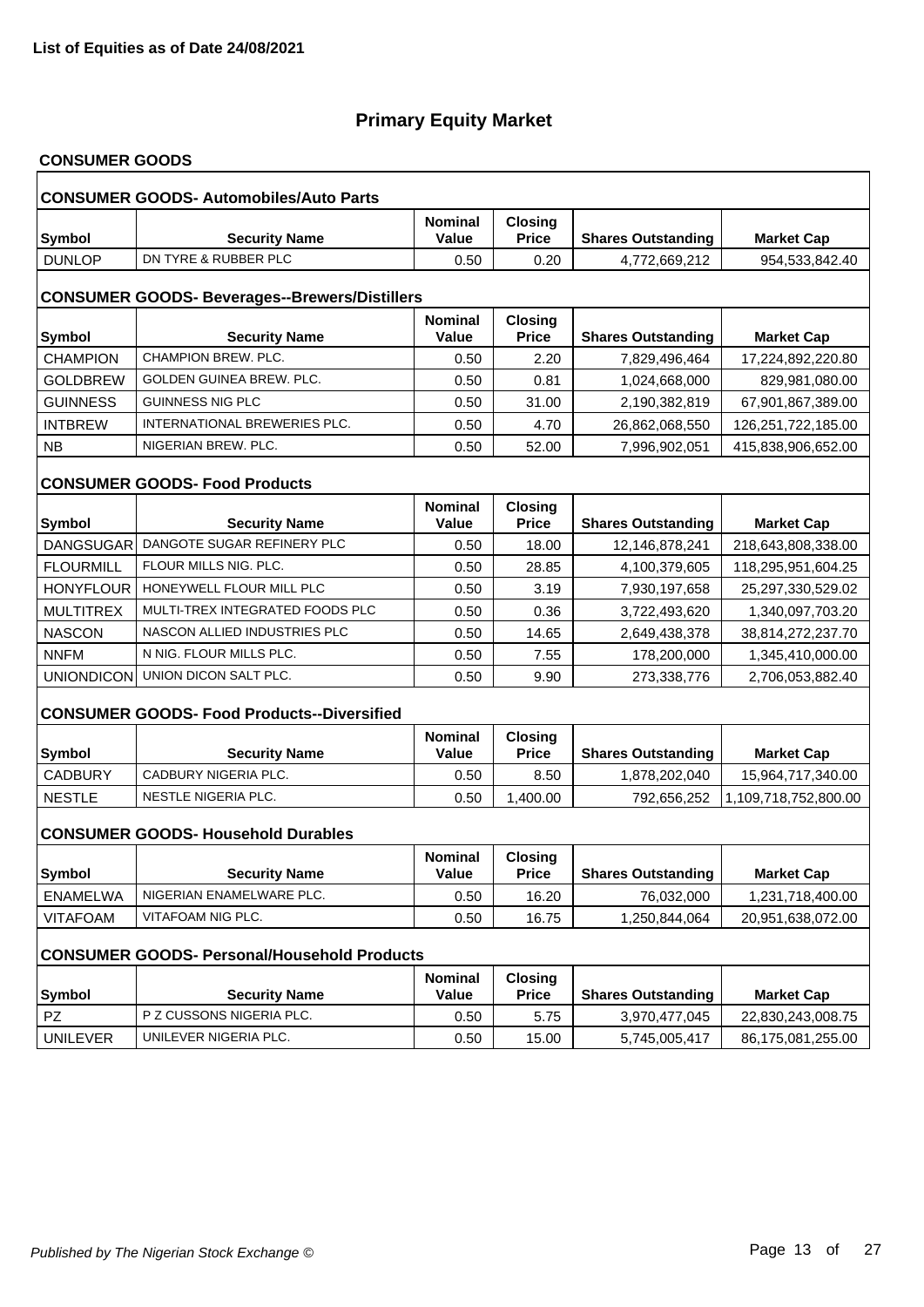#### **FINANCIAL SERVICES**

| <b>FINANCIAL SERVICES- Banking</b>           |                         |                                |                           |                    |  |  |  |
|----------------------------------------------|-------------------------|--------------------------------|---------------------------|--------------------|--|--|--|
| <b>Security Name</b>                         | <b>Nominal</b><br>Value | <b>Closing</b><br><b>Price</b> | <b>Shares Outstanding</b> | <b>Market Cap</b>  |  |  |  |
| ECOBANK TRANSNATIONAL<br><b>INCORPORATED</b> | 32.00                   | 5.45                           | 18,349,551,215            | 100,005,054,121.75 |  |  |  |
| <b>FIDELITY BANK PLC</b>                     | 0.50                    | 2.36                           | 28,974,797,023            | 68,380,520,974.28  |  |  |  |
| <b>GUARANTY TRUST HOLDING COMPANY PLC</b>    | 0.50                    | 28.00                          | 29,431,179,224            | 824,073,018,272.00 |  |  |  |
| JAIZ BANK PLC                                | 0.50                    | 0.62                           | 29,464,249,300            | 18,267,834,566.00  |  |  |  |
| STERLING BANK PLC.                           | 0.50                    | 1.55                           | 28,790,418,126            | 44,625,148,095.30  |  |  |  |
| UNION BANK NIG.PLC.                          | 0.50                    | 5.05                           | 29,120,752,788            | 147,059,801,579.40 |  |  |  |
| UNITY BANK PLC                               | 0.50                    | 0.60                           | 11,689,337,942            | 7,013,602,765.20   |  |  |  |
| <b>WEMA BANK PLC.</b>                        | 0.50                    | 0.89                           | 38,574,466,082            | 34,331,274,812.98  |  |  |  |
|                                              | <b>STERLNBANK</b>       |                                |                           |                    |  |  |  |

# **FINANCIAL SERVICES- Insurance Carriers, Brokers and Services**

| <b>Symbol</b>     | <b>Security Name</b>                           | <b>Nominal</b><br>Value | <b>Closing</b><br><b>Price</b> | <b>Shares Outstanding</b> | <b>Market Cap</b> |
|-------------------|------------------------------------------------|-------------------------|--------------------------------|---------------------------|-------------------|
| <b>AFRINSURE</b>  | AFRICAN ALLIANCE INSURANCE PLC                 | 0.50                    | 0.20                           | 20,585,000,000            | 4,117,000,000.00  |
| <b>AIICO</b>      | AIICO INSURANCE PLC.                           | 0.50                    | 0.95                           | 20,673,265,406            | 19,639,602,135.70 |
| <b>CHIPLC</b>     | CONSOLIDATED HALLMARK INSURANCE<br><b>PLC</b>  | 0.50                    | 0.51                           | 10,704,500,000            | 5,459,295,000.00  |
| <b>CORNERST</b>   | <b>CORNERSTONE INSURANCE PLC</b>               | 0.50                    | 0.53                           | 18,166,392,726            | 9,628,188,144.78  |
| GOLDINSURE        | <b>GOLDLINK INSURANCE PLC</b>                  | 0.50                    | 0.20                           | 4,549,947,000             | 909,989,400.00    |
| <b>GUINEAINS</b>  | <b>GUINEA INSURANCE PLC.</b>                   | 0.50                    | 0.20                           | 6,140,000,000             | 1,228,000,000.00  |
| <b>INTENEGINS</b> | INTERNATIONAL ENERGY INSURANCE PLC             | 0.50                    | 0.38                           | 1,284,085,489             | 487,952,485.82    |
| LASACO            | LASACO ASSURANCE PLC.                          | 0.50                    | 1.54                           | 1,833,585,855             | 2,823,722,216.70  |
| LINKASSURE        | LINKAGE ASSURANCE PLC                          | 0.50                    | 0.62                           | 13,999,999,992            | 8,679,999,995.04  |
| <b>MANSARD</b>    | AXAMANSARD INSURANCE PLC                       | 0.50                    | 0.86                           | 36,000,000,000            | 30,960,000,000.00 |
| <b>MBENEFIT</b>   | MUTUAL BENEFITS ASSURANCE PLC.                 | 0.50                    | 0.35                           | 20,061,622,397            | 7,021,567,838.95  |
| <b>NEM</b>        | <b>NEM INSURANCE PLC</b>                       | 0.50                    | 1.94                           | 10,032,955,535            | 19,463,933,737.90 |
| <b>NIGERINS</b>   | NIGER INSURANCE PLC                            | 0.50                    | 0.20                           | 7,739,479,368             | 1,547,895,873.60  |
| <b>PRESTIGE</b>   | PRESTIGE ASSURANCE PLC                         | 0.50                    | 0.47                           | 13,252,561,890            | 6,228,704,088.30  |
| <b>REGALINS</b>   | <b>REGENCY ASSURANCE PLC</b>                   | 0.50                    | 0.46                           | 6,668,750,000             | 3,067,625,000.00  |
| <b>SOVRENINS</b>  | SOVEREIGN TRUST INSURANCE PLC                  | 0.50                    | 0.23                           | 11,364,466,014            | 2,613,827,183.22  |
| <b>STACO</b>      | <b>STACO INSURANCE PLC</b>                     | 0.50                    | 0.48                           | 9,341,087,609             | 4,483,722,052.32  |
| <b>STDINSURE</b>  | STANDARD ALLIANCE INSURANCE PLC.               | 0.50                    | 0.20                           | 12,911,030,586            | 2,582,206,117.20  |
| <b>SUNUASSUR</b>  | SUNU ASSURANCES NIGERIA PLC.                   | 0.50                    | 0.45                           | 5,810,800,000             | 2,614,860,000.00  |
| <b>UNIVINSURE</b> | UNIVERSAL INSURANCE PLC                        | 0.50                    | 0.20                           | 16,000,000,000            | 3,200,000,000.00  |
| <b>VERITASKAP</b> | <b>VERITAS KAPITAL ASSURANCE PLC</b>           | 0.50                    | 0.23                           | 13,866,666,666            | 3,189,333,333.18  |
| <b>WAPIC</b>      | <b>CORONATION INSURANCE PLC</b>                | 0.50                    | 0.50                           | 23,991,679,506            | 11,995,839,753.00 |
|                   | <b>FINANCIAL SERVICES- Micro-Finance Banks</b> |                         |                                |                           |                   |
| Symbol            | <b>Security Name</b>                           | <b>Nominal</b><br>Value | <b>Closing</b><br><b>Price</b> | <b>Shares Outstanding</b> | <b>Market Cap</b> |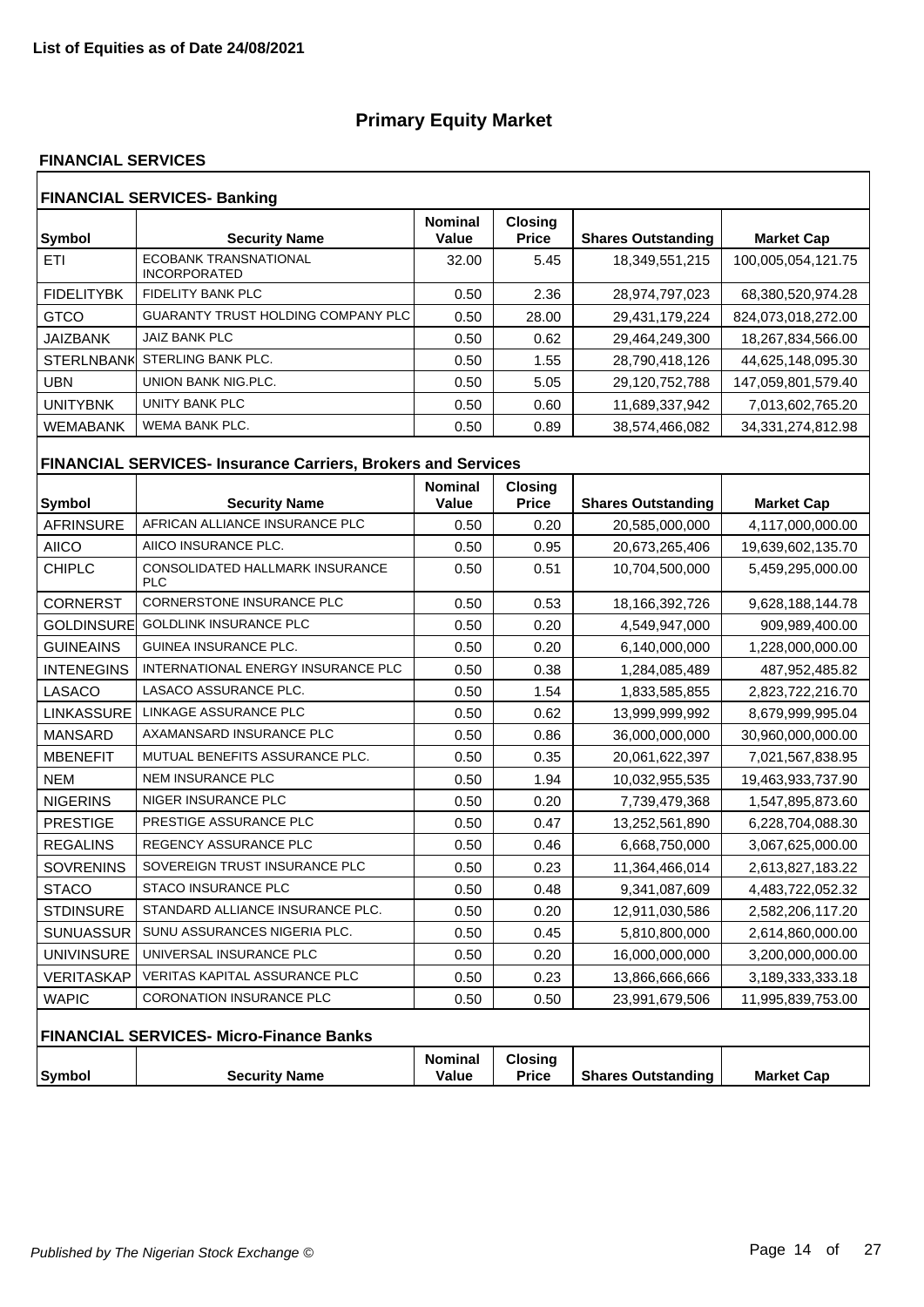### **FINANCIAL SERVICES**

| <b>FINANCIAL SERVICES- Micro-Finance Banks</b>                     |                                                         |                         |                                |                           |                    |  |  |
|--------------------------------------------------------------------|---------------------------------------------------------|-------------------------|--------------------------------|---------------------------|--------------------|--|--|
| Symbol                                                             | <b>Security Name</b>                                    | <b>Nominal</b><br>Value | <b>Closing</b><br><b>Price</b> | <b>Shares Outstanding</b> | <b>Market Cap</b>  |  |  |
| <b>NPFMCRFBK</b>                                                   | NPF MICROFINANCE BANK PLC                               | 0.50                    | 1.90                           | 2,286,637,766             | 4,344,611,755.40   |  |  |
| <b>FINANCIAL SERVICES- Mortgage Carriers, Brokers and Services</b> |                                                         |                         |                                |                           |                    |  |  |
| Symbol                                                             | <b>Security Name</b>                                    | <b>Nominal</b><br>Value | <b>Closing</b><br><b>Price</b> | <b>Shares Outstanding</b> | <b>Market Cap</b>  |  |  |
| <b>ABBEYBDS</b>                                                    | ABBEY MORTGAGE BANK PLC                                 | 0.50                    | 0.95                           | 6,461,538,462             | 6,138,461,538.90   |  |  |
| ASOSAVINGS                                                         | ASO SAVINGS AND LOANS PLC                               | 0.50                    | 0.50                           | 14,741,733,802            | 7,370,866,901.00   |  |  |
| <b>INFINITY</b>                                                    | INFINITY TRUST MORTGAGE BANK PLC                        | 0.50                    | 1.32                           | 4,170,455,720             | 5,505,001,550.40   |  |  |
| <b>RESORTSAL</b>                                                   | <b>RESORT SAVINGS &amp; LOANS PLC</b>                   | 0.50                    | 0.20                           | 11,329,732,404            | 2,265,946,480.80   |  |  |
| <b>UNHOMES</b>                                                     | UNION HOMES SAVINGS AND LOANS PLC.                      | 0.50                    | 3.02                           | 976,562,505               | 2,949,218,765.10   |  |  |
|                                                                    | <b>FINANCIAL SERVICES- Other Financial Institutions</b> |                         |                                |                           |                    |  |  |
|                                                                    |                                                         | <b>Nominal</b>          | <b>Closing</b>                 |                           |                    |  |  |
| Symbol                                                             | <b>Security Name</b>                                    | Value                   | <b>Price</b>                   | <b>Shares Outstanding</b> | <b>Market Cap</b>  |  |  |
| <b>AFRIPRUD</b>                                                    | AFRICA PRUDENTIAL PLC                                   | 0.50                    | 6.05                           | 2.000.000.000             | 12,100,000,000.00  |  |  |
| <b>CUSTODIAN</b>                                                   | <b>CUSTODIAN INVESTMENT PLC</b>                         | 0.50                    | 6.35                           | 5,881,864,195             | 37,349,837,638.25  |  |  |
| <b>DEAPCAP</b>                                                     | DEAP CAPITAL MANAGEMENT & TRUST PLC                     | 0.50                    | 0.20                           | 1,500,000,000             | 300,000,000.00     |  |  |
| <b>FCMB</b>                                                        | FCMB GROUP PLC.                                         | 0.50                    | 3.00                           | 19,802,710,754            | 59,408,132,262.00  |  |  |
| <b>ROYALEX</b>                                                     | ROYAL EXCHANGE PLC.                                     | 0.50                    | 0.55                           | 5,145,370,074             | 2,829,953,540.70   |  |  |
| <b>STANBIC</b>                                                     | STANBIC IBTC HOLDINGS PLC                               | 0.50                    | 41.00                          | 12,956,997,163            | 531,236,883,683.00 |  |  |
| <b>UCAP</b>                                                        | UNITED CAPITAL PLC                                      | 0.50                    | 7.00                           | 6.000.000.000             | 42.000.000.000.00  |  |  |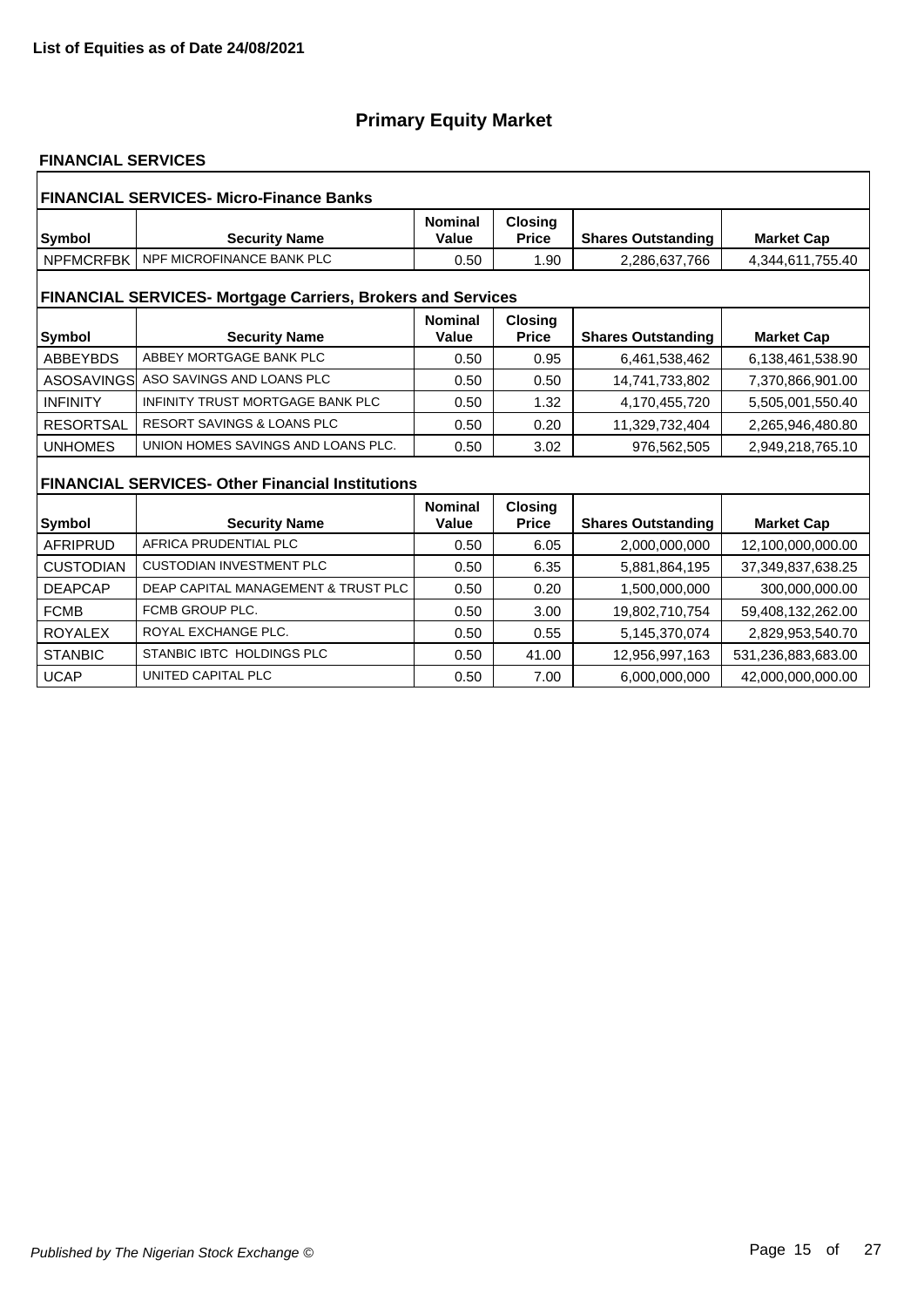#### **HEALTHCARE**

| <b>HEALTHCARE-Healthcare Providers</b> |                                              |                         |                                |                           |                   |  |  |  |
|----------------------------------------|----------------------------------------------|-------------------------|--------------------------------|---------------------------|-------------------|--|--|--|
| <b>Symbol</b>                          | <b>Security Name</b>                         | <b>Nominal</b><br>Value | <b>Closing</b><br><b>Price</b> | <b>Shares Outstanding</b> | <b>Market Cap</b> |  |  |  |
| <b>EKOCORP</b>                         | EKOCORP PLC.                                 | 0.50                    | 5.90                           | 498,600,908               | 2,941,745,357.20  |  |  |  |
| <b>HEALTHCARE- Medical Supplies</b>    |                                              |                         |                                |                           |                   |  |  |  |
| Symbol                                 | <b>Security Name</b>                         | <b>Nominal</b><br>Value | <b>Closing</b><br><b>Price</b> | <b>Shares Outstanding</b> | <b>Market Cap</b> |  |  |  |
| <b>MORISON</b>                         | <b>MORISON INDUSTRIES PLC.</b>               | 0.50                    | 1.54                           | 989,161,875               | 1,523,309,287.50  |  |  |  |
|                                        | <b>HEALTHCARE-Pharmaceuticals</b>            |                         |                                |                           |                   |  |  |  |
| Symbol                                 | <b>Security Name</b>                         | <b>Nominal</b><br>Value | <b>Closing</b><br><b>Price</b> | <b>Shares Outstanding</b> | <b>Market Cap</b> |  |  |  |
| <b>FIDSON</b>                          | <b>FIDSON HEALTHCARE PLC</b>                 | 0.50                    | 6.10                           | 2,086,360,250             | 12,726,797,525.00 |  |  |  |
| <b>GLAXOSMITHI</b>                     | <b>GLAXO SMITHKLINE CONSUMER NIG. PLC.</b>   | 0.50                    | 6.10                           | 1,195,876,488             | 7,294,846,576.80  |  |  |  |
| <b>MAYBAKER</b>                        | MAY & BAKER NIGERIA PLC.                     | 0.50                    | 4.80                           | 1,725,234,886             | 8,281,127,452.80  |  |  |  |
| <b>NEIMETH</b>                         | NEIMETH INTERNATIONAL<br>PHARMACEUTICALS PLC | 0.50                    | 2.00                           | 1,899,157,108             | 3,798,314,216.00  |  |  |  |
| <b>PHARMDEKO</b>                       | PHARMA-DEKO PLC.                             | 0.50                    | 1.89                           | 216,820,448               | 409,790,646.72    |  |  |  |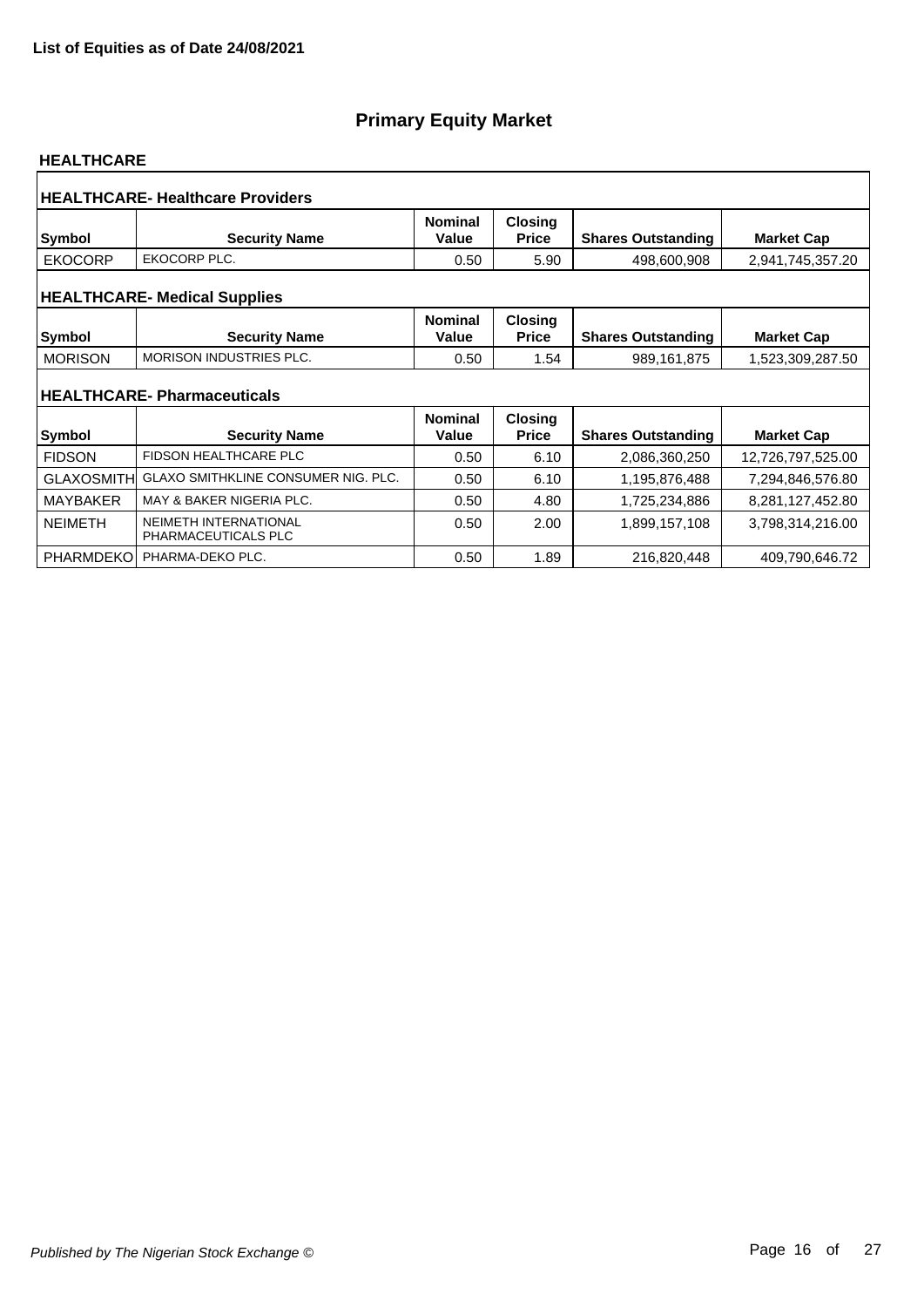| <b>ICT</b>                         |                                         |                                |                                |                           |                      |  |  |  |  |
|------------------------------------|-----------------------------------------|--------------------------------|--------------------------------|---------------------------|----------------------|--|--|--|--|
| <b>ICT- Computer Based Systems</b> |                                         |                                |                                |                           |                      |  |  |  |  |
| Symbol                             | <b>Security Name</b>                    | <b>Nominal</b><br>Value        | <b>Closing</b><br><b>Price</b> | <b>Shares Outstanding</b> | <b>Market Cap</b>    |  |  |  |  |
| <b>COURTVILLE</b>                  | COURTEVILLE BUSINESS SOLUTIONS PLC      | 0.50                           | 0.31                           | 3,552,000,000             | 1,101,120,000.00     |  |  |  |  |
|                                    | <b>ICT- Computers and Peripherals</b>   |                                |                                |                           |                      |  |  |  |  |
| Symbol                             | <b>Security Name</b>                    | <b>Nominal</b><br>Value        | <b>Closing</b><br><b>Price</b> | <b>Shares Outstanding</b> | <b>Market Cap</b>    |  |  |  |  |
| <b>OMATEK</b>                      | <b>OMATEK VENTURES PLC</b>              | 0.50                           | 0.20                           | 2,941,789,472             | 588,357,894.40       |  |  |  |  |
| <b>ICT-IT Services</b>             |                                         |                                |                                |                           |                      |  |  |  |  |
| <b>Symbol</b>                      | <b>Security Name</b>                    | <b>Nominal</b><br>Value        | <b>Closing</b><br><b>Price</b> | <b>Shares Outstanding</b> | <b>Market Cap</b>    |  |  |  |  |
| <b>CWG</b>                         | <b>CWG PLC</b>                          | 0.50                           | 1.25                           | 2,524,826,359             | 3,156,032,948.75     |  |  |  |  |
| <b>NCR</b>                         | NCR (NIGERIA) PLC.                      | 0.50                           | 3.00                           | 108,000,000               | 324,000,000.00       |  |  |  |  |
| <b>TRIPPLEG</b>                    | TRIPPLE GEE AND COMPANY PLC.            | 0.50                           | 0.96                           | 494,954,000               | 475,155,840.00       |  |  |  |  |
| <b>ICT- Processing Systems</b>     |                                         |                                |                                |                           |                      |  |  |  |  |
| Symbol                             | <b>Security Name</b>                    | <b>Nominal</b><br>Value        | <b>Closing</b><br><b>Price</b> | <b>Shares Outstanding</b> | <b>Market Cap</b>    |  |  |  |  |
| <b>CHAMS</b>                       | <b>CHAMS PLC</b>                        | 0.50                           | 0.22                           | 4,696,060,000             | 1,033,133,200.00     |  |  |  |  |
| <b>ETRANZACT</b>                   | E-TRANZACT INTERNATIONAL PLC            | 0.50                           | 2.06                           | 6,634,566,483             | 13,667,206,954.98    |  |  |  |  |
|                                    | <b>ICT- Telecommunications Services</b> |                                |                                |                           |                      |  |  |  |  |
| <b>Symbol</b>                      | <b>Security Name</b>                    | <b>Nominal</b><br><b>Value</b> | <b>Closing</b><br><b>Price</b> | <b>Shares Outstanding</b> | <b>Market Cap</b>    |  |  |  |  |
| <b>AIRTELAFRI</b>                  | AIRTEL AFRICA PLC                       | 0.50                           | 750.00                         | 3,758,151,504             | 2,818,613,628,000.00 |  |  |  |  |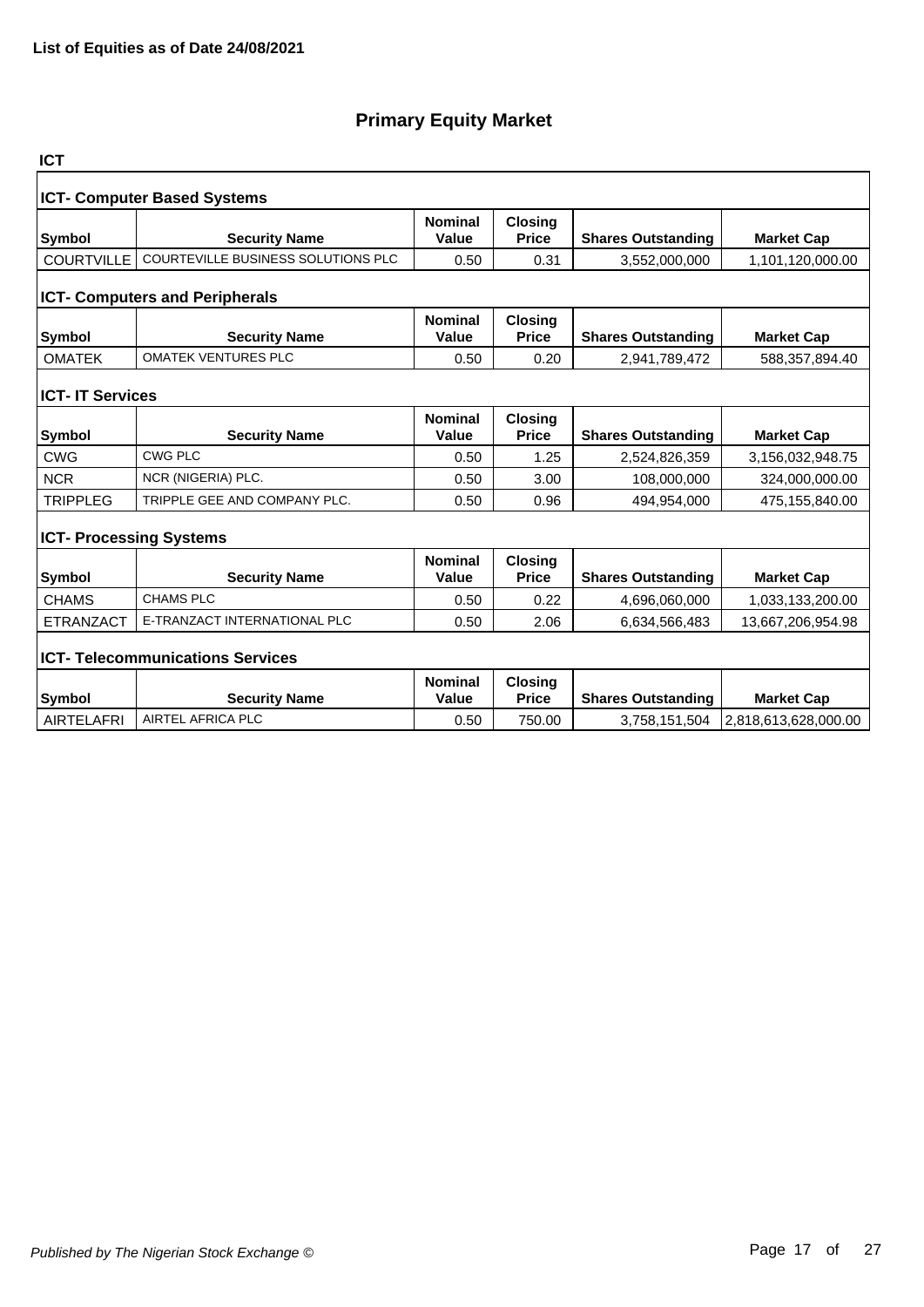### **INDUSTRIAL GOODS**

| <b>INDUSTRIAL GOODS- AGRO-ALLIED &amp; CHEMICALS</b> |                                                             |                         |                                |                           |                      |  |  |
|------------------------------------------------------|-------------------------------------------------------------|-------------------------|--------------------------------|---------------------------|----------------------|--|--|
| Symbol                                               | <b>Security Name</b>                                        | <b>Nominal</b><br>Value | <b>Closing</b><br><b>Price</b> | <b>Shares Outstanding</b> | <b>Market Cap</b>    |  |  |
| <b>NOTORE</b>                                        | NOTORE CHEMICAL IND PLC                                     | 0.50                    | 62.50                          | 1,612,066,200             | 100,754,137,500.00   |  |  |
| <b>INDUSTRIAL GOODS- Building Materials</b>          |                                                             |                         |                                |                           |                      |  |  |
| Symbol                                               | <b>Security Name</b>                                        | <b>Nominal</b><br>Value | <b>Closing</b><br><b>Price</b> | <b>Shares Outstanding</b> | <b>Market Cap</b>    |  |  |
| <b>BERGER</b>                                        | <b>BERGER PAINTS PLC</b>                                    | 0.50                    | 8.90                           | 289,823,447               | 2,579,428,678.30     |  |  |
| <b>BUACEMENT</b>                                     | <b>BUA CEMENT PLC</b>                                       | 0.50                    | 68.00                          | 33,864,354,060            | 2,302,776,076,080.00 |  |  |
| CAP                                                  | CAP PLC                                                     | 0.50                    | 19.50                          | 700.000.000               | 13,650,000,000.00    |  |  |
| <b>MEYER</b>                                         | MEYER PLC.                                                  | 0.50                    | 0.20                           | 531,237,723               | 106,247,544.60       |  |  |
| <b>PORTPAINT</b>                                     | PORTLAND PAINTS & PRODUCTS NIGERIA<br><b>PLC</b>            | 0.50                    | 2.64                           | 793,415,535               | 2,094,617,012.40     |  |  |
|                                                      | PREMPAINTS PREMIER PAINTS PLC.                              | 0.50                    | 10.00                          | 123,000,000               | 1,230,000,000.00     |  |  |
|                                                      | <b>INDUSTRIAL GOODS- Electronic and Electrical Products</b> |                         |                                |                           |                      |  |  |
|                                                      |                                                             | <b>Nominal</b>          | <b>Closing</b>                 |                           |                      |  |  |
| <b>Symbol</b>                                        | <b>Security Name</b>                                        | Value                   | <b>Price</b>                   | <b>Shares Outstanding</b> | <b>Market Cap</b>    |  |  |
| <b>AUSTINLAZ</b>                                     | AUSTIN LAZ & COMPANY PLC                                    | 0.50                    | 2.03                           | 1,079,860,000             | 2,192,115,800.00     |  |  |
| <b>CUTIX</b>                                         | CUTIX PLC.                                                  | 0.50                    | 5.00                           | 1,761,322,026             | 8,806,610,130.00     |  |  |
| <b>INDUSTRIAL GOODS- Packaging/Containers</b>        |                                                             |                         |                                |                           |                      |  |  |
|                                                      |                                                             | <b>Nominal</b>          | <b>Closing</b>                 |                           |                      |  |  |
| Symbol                                               | <b>Security Name</b>                                        | Value                   | <b>Price</b>                   | <b>Shares Outstanding</b> | <b>Market Cap</b>    |  |  |
| <b>BETAGLAS</b>                                      | <b>BETA GLASS PLC.</b>                                      | 0.50                    | 52.95                          | 499,972,000               | 26,473,517,400.00    |  |  |
| <b>VANLEER</b>                                       | <b>GREIF NIGERIA PLC</b>                                    | 0.50                    | 6.05                           | 42,640,000                | 257,972,000.00       |  |  |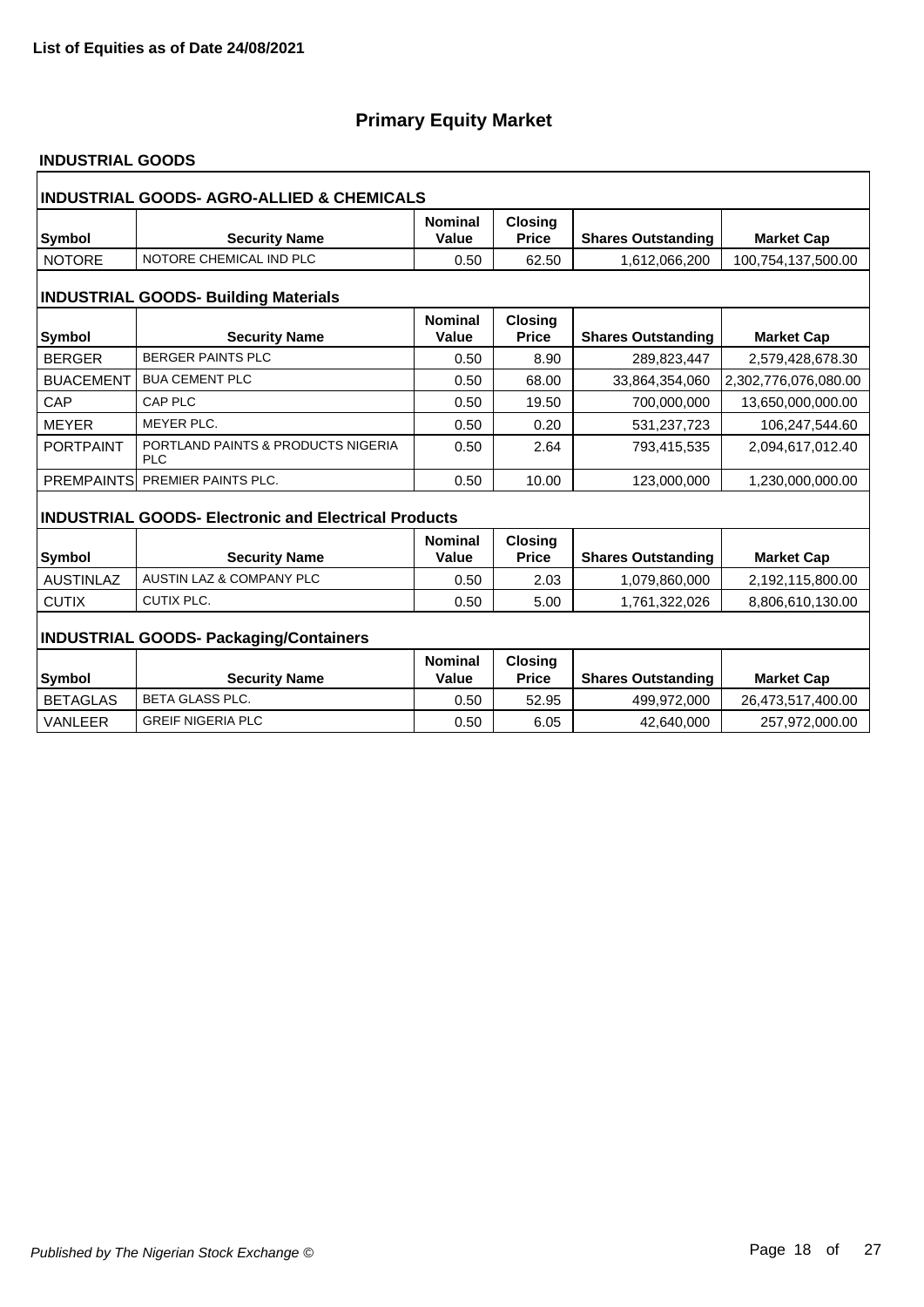#### **NATURAL RESOURCES**

|                   | NATURAL RESOURCES- Chemicals                    |                         |                                |                           |                   |
|-------------------|-------------------------------------------------|-------------------------|--------------------------------|---------------------------|-------------------|
| Symbol            | <b>Security Name</b>                            | <b>Nominal</b><br>Value | <b>Closing</b><br><b>Price</b> | <b>Shares Outstanding</b> | <b>Market Cap</b> |
| <b>BOCGAS</b>     | <b>B.O.C. GASES PLC.</b>                        | 0.50                    | 11.10                          | 416,244,706               | 4,620,316,236.60  |
|                   | <b>NATURAL RESOURCES- Metals</b>                |                         |                                |                           |                   |
| Symbol            | <b>Security Name</b>                            | <b>Nominal</b><br>Value | <b>Closing</b><br><b>Price</b> | <b>Shares Outstanding</b> | <b>Market Cap</b> |
| <b>ALEX</b>       | ALUMINIUM EXTRUSION IND. PLC.                   | 0.50                    | 7.20                           | 219,956,000               | 1,583,683,200.00  |
|                   | <b>NATURAL RESOURCES- Mining Services</b>       |                         |                                |                           |                   |
| <b>Symbol</b>     | <b>Security Name</b>                            | <b>Nominal</b><br>Value | <b>Closing</b><br><b>Price</b> | <b>Shares Outstanding</b> | <b>Market Cap</b> |
| <b>MULTIVERSE</b> | MULTIVERSE MINING AND EXPLORATION<br><b>PLC</b> | 0.50                    | 0.20                           | 4,261,938,686             | 852,387,737.20    |
|                   | <b>NATURAL RESOURCES- Paper/Forest Products</b> |                         |                                |                           |                   |
| Symbol            | <b>Security Name</b>                            | <b>Nominal</b><br>Value | <b>Closing</b><br><b>Price</b> | <b>Shares Outstanding</b> | <b>Market Cap</b> |
| <b>THOMASWY</b>   | THOMAS WYATT NIG. PLC.                          | 0.50                    | 0.35                           | 220,000,000               | 77,000,000.00     |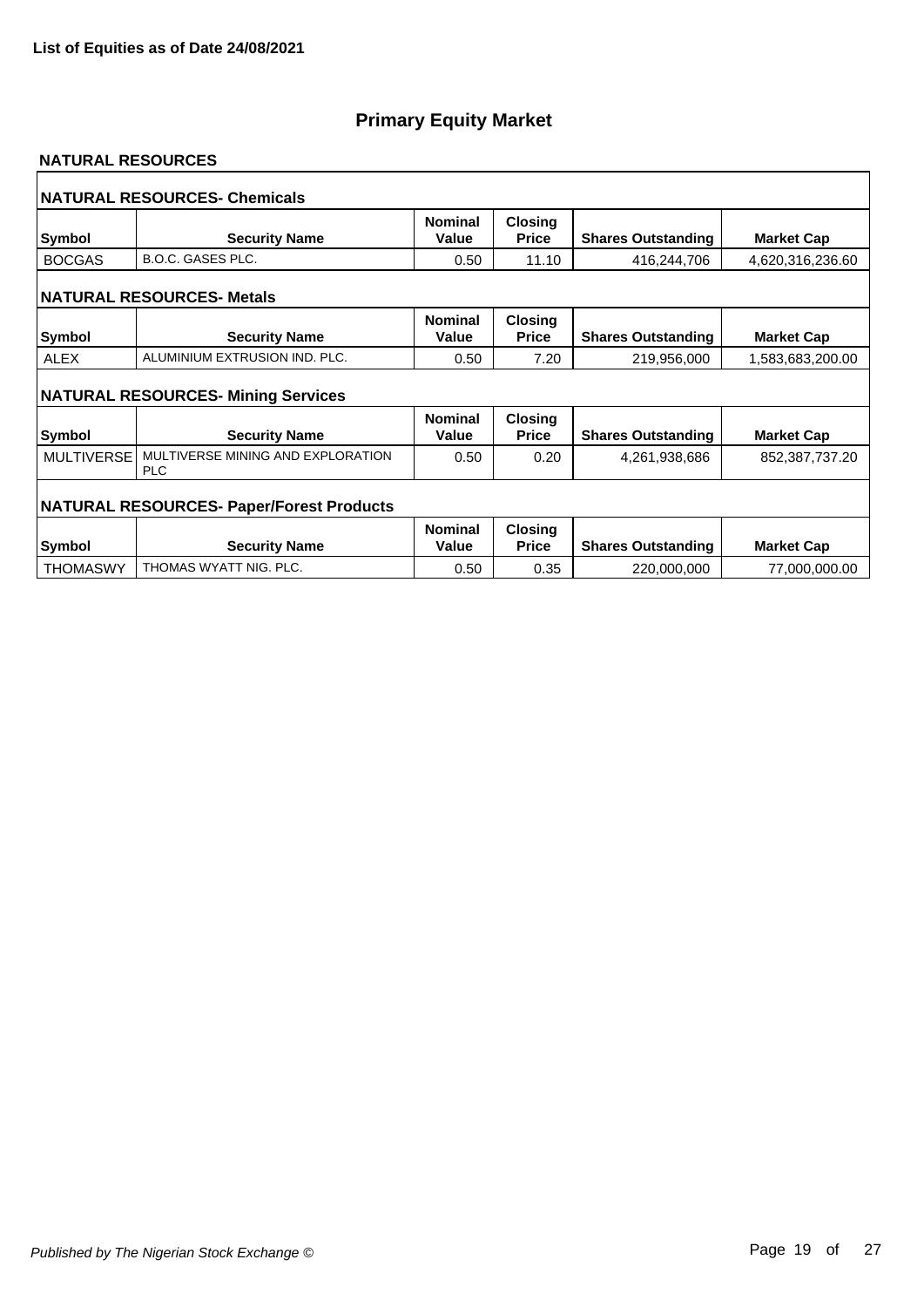#### **OIL AND GAS**

|               | <b>OIL AND GAS- Energy Equipment and Services</b>          |                         |                                |                           |                   |  |  |  |
|---------------|------------------------------------------------------------|-------------------------|--------------------------------|---------------------------|-------------------|--|--|--|
| Symbol        | <b>Security Name</b>                                       | <b>Nominal</b><br>Value | <b>Closing</b><br><b>Price</b> | <b>Shares Outstanding</b> | <b>Market Cap</b> |  |  |  |
|               | JAPAULGOLD JAPAUL GOLD & VENTURES PLC                      | 0.50                    | 0.53                           | 6,262,701,716             | 3,319,231,909.48  |  |  |  |
|               | OIL AND GAS- Integrated Oil and Gas Services               |                         |                                |                           |                   |  |  |  |
| Symbol        | <b>Security Name</b>                                       | <b>Nominal</b><br>Value | <b>Closing</b><br><b>Price</b> | <b>Shares Outstanding</b> | <b>Market Cap</b> |  |  |  |
| <b>OANDO</b>  | <b>OANDO PLC</b>                                           | 0.50                    | 4.83                           | 12,431,412,481            | 60,043,722,283.23 |  |  |  |
|               | OIL AND GAS- Petroleum and Petroleum Products Distributors |                         |                                |                           |                   |  |  |  |
|               |                                                            | <b>Nominal</b>          | <b>Closing</b>                 |                           |                   |  |  |  |
| Symbol        | <b>Security Name</b>                                       | Value                   | <b>Price</b>                   | <b>Shares Outstanding</b> | <b>Market Cap</b> |  |  |  |
| <b>ARDOVA</b> | <b>ARDOVA PLC</b>                                          | 0.50                    | 15.50                          | 1,302,481,103             | 20,188,457,096.50 |  |  |  |
| <b>CONOIL</b> | <b>CONOIL PLC</b>                                          | 0.50                    | 22.35                          | 693,952,117               | 15,509,829,814.95 |  |  |  |
| <b>ETERNA</b> | ETERNA PLC.                                                | 0.50                    | 6.20                           | 1,304,144,647             | 8,085,696,811.40  |  |  |  |
| <b>MRS</b>    | MRS OIL NIGERIA PLC.                                       | 0.50                    | 13.85                          | 304,786,407               | 4,221,291,736.95  |  |  |  |
| <b>TOTAL</b>  | <b>TOTAL NIGERIA PLC.</b>                                  | 0.50                    | 199.20                         | 339,521,837               | 67,632,749,930.40 |  |  |  |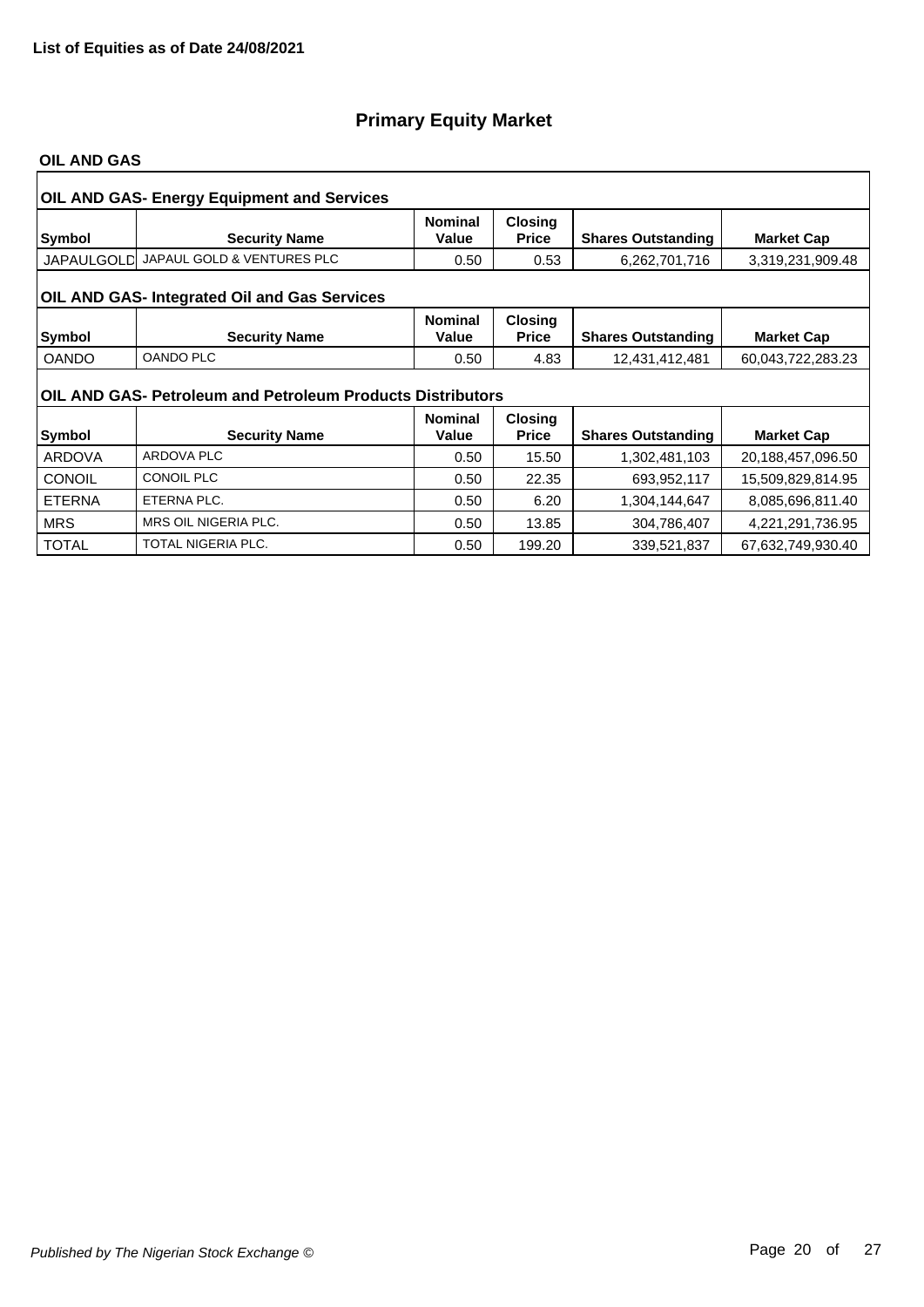| <b>SERVICES</b>                        |                                                 |                                |                                |                           |                   |  |  |  |  |
|----------------------------------------|-------------------------------------------------|--------------------------------|--------------------------------|---------------------------|-------------------|--|--|--|--|
|                                        |                                                 |                                |                                |                           |                   |  |  |  |  |
| <b>SERVICES- Advertising</b><br>Symbol | <b>Security Name</b>                            | <b>Nominal</b><br>Value        | Closing<br><b>Price</b>        | <b>Shares Outstanding</b> | <b>Market Cap</b> |  |  |  |  |
| <b>AFROMEDIA</b>                       | <b>AFROMEDIA PLC</b>                            | 0.50                           | 0.20                           | 4,439,046,986             | 887,809,397.20    |  |  |  |  |
|                                        |                                                 |                                |                                |                           |                   |  |  |  |  |
| <b>SERVICES-Airlines</b>               |                                                 |                                |                                |                           |                   |  |  |  |  |
| <b>Symbol</b>                          | <b>Security Name</b>                            | <b>Nominal</b><br>Value        | <b>Closing</b><br><b>Price</b> | <b>Shares Outstanding</b> | <b>Market Cap</b> |  |  |  |  |
| <b>MEDVIEWAIR</b>                      | MEDVIEW AIRLINE PLC                             | 0.50                           | 1.62                           | 9,750,649,400             | 15,796,052,028.00 |  |  |  |  |
|                                        |                                                 |                                |                                |                           |                   |  |  |  |  |
|                                        | <b>SERVICES- Automobile/Auto Part Retailers</b> |                                |                                |                           |                   |  |  |  |  |
|                                        |                                                 | <b>Nominal</b>                 | <b>Closing</b>                 |                           |                   |  |  |  |  |
| <b>Symbol</b><br><b>RTBRISCOE</b>      | <b>Security Name</b><br>R T BRISCOE PLC.        | <b>Value</b>                   | <b>Price</b>                   | <b>Shares Outstanding</b> | <b>Market Cap</b> |  |  |  |  |
|                                        |                                                 | 0.50                           | 0.20                           | 1,176,356,880             | 235,271,376.00    |  |  |  |  |
|                                        | <b>SERVICES- Courier/Freight/Delivery</b>       |                                |                                |                           |                   |  |  |  |  |
|                                        |                                                 | <b>Nominal</b>                 | <b>Closing</b>                 |                           |                   |  |  |  |  |
| <b>Symbol</b>                          | <b>Security Name</b>                            | <b>Value</b>                   | <b>Price</b>                   | <b>Shares Outstanding</b> | <b>Market Cap</b> |  |  |  |  |
| REDSTAREX                              | RED STAR EXPRESS PLC                            | 0.50                           | 3.33                           | 926,352,051               | 3,084,752,329.83  |  |  |  |  |
| <b>TRANSEXPR</b>                       | TRANS-NATIONWIDE EXPRESS PLC.                   | 0.50                           | 0.89                           | 468,847,132               | 417,273,947.48    |  |  |  |  |
| <b>SERVICES- Hospitality</b>           |                                                 |                                |                                |                           |                   |  |  |  |  |
|                                        |                                                 | <b>Nominal</b>                 | <b>Closing</b>                 |                           |                   |  |  |  |  |
| Symbol                                 | <b>Security Name</b>                            | <b>Value</b>                   | <b>Price</b>                   | <b>Shares Outstanding</b> | <b>Market Cap</b> |  |  |  |  |
| <b>TANTALIZER</b>                      | TANTALIZERS PLC                                 | 0.50                           | 0.20                           | 3,211,627,907             | 642,325,581.40    |  |  |  |  |
|                                        | <b>SERVICES- Hotels/Lodging</b>                 |                                |                                |                           |                   |  |  |  |  |
|                                        |                                                 | <b>Nominal</b>                 | <b>Closing</b>                 |                           |                   |  |  |  |  |
| <b>Symbol</b>                          | <b>Security Name</b>                            | <b>Value</b>                   | <b>Price</b>                   | <b>Shares Outstanding</b> | <b>Market Cap</b> |  |  |  |  |
| <b>CAPHOTEL</b>                        | CAPITAL HOTEL PLC                               | 0.50                           | 2.90                           | 1,548,780,000             | 4,491,462,000.00  |  |  |  |  |
| <b>IKEJAHOTEL</b>                      | <b>IKEJA HOTEL PLC</b>                          | 0.50                           | 1.40                           | 2,078,796,399             | 2,910,314,958.60  |  |  |  |  |
| <b>TOURIST</b>                         | TOURIST COMPANY OF NIGERIA PLC.                 | 0.50                           | 2.84                           | 2,246,437,472             | 6,379,882,420.48  |  |  |  |  |
| <b>TRANSCOHO</b>                       | <b>TRANSCORP HOTELS PLC</b>                     | 0.50                           | 4.30                           | 10,242,528,411            | 44,042,872,167.30 |  |  |  |  |
|                                        | <b>SERVICES- Media/Entertainment</b>            |                                |                                |                           |                   |  |  |  |  |
|                                        |                                                 | <b>Nominal</b>                 | <b>Closing</b>                 |                           |                   |  |  |  |  |
| Symbol                                 | <b>Security Name</b>                            | <b>Value</b>                   | <b>Price</b>                   | <b>Shares Outstanding</b> | <b>Market Cap</b> |  |  |  |  |
| <b>DAARCOMM</b>                        | DAAR COMMUNICATIONS PLC                         | 0.50                           | 0.20                           | 12,000,000,000            | 2,400,000,000.00  |  |  |  |  |
|                                        |                                                 |                                |                                |                           |                   |  |  |  |  |
|                                        | <b>SERVICES- Printing/Publishing</b>            |                                |                                |                           |                   |  |  |  |  |
| <b>Symbol</b>                          | <b>Security Name</b>                            | <b>Nominal</b><br>Value        | <b>Closing</b><br><b>Price</b> | <b>Shares Outstanding</b> | <b>Market Cap</b> |  |  |  |  |
| <b>ACADEMY</b>                         | <b>ACADEMY PRESS PLC.</b>                       | 0.50                           | 0.41                           | 604,800,000               | 247,968,000.00    |  |  |  |  |
| LEARNAFRCA                             | <b>LEARN AFRICA PLC</b>                         | 0.50                           | 1.41                           | 771,450,000               | 1,087,744,500.00  |  |  |  |  |
| <b>STUDPRESS</b>                       | STUDIO PRESS (NIG) PLC.                         | 0.50                           | 1.78                           | 594,885,713               | 1,058,896,569.14  |  |  |  |  |
| <b>UPL</b>                             | UNIVERSITY PRESS PLC.                           | 0.50                           | 1.21                           | 431,409,504               | 522,005,499.84    |  |  |  |  |
|                                        |                                                 |                                |                                |                           |                   |  |  |  |  |
|                                        | <b>SERVICES- Road Transportation</b>            |                                |                                |                           |                   |  |  |  |  |
| Symbol                                 | <b>Security Name</b>                            | <b>Nominal</b><br><b>Value</b> | <b>Closing</b><br><b>Price</b> | <b>Shares Outstanding</b> | <b>Market Cap</b> |  |  |  |  |
| <b>ABCTRANS</b>                        | ASSOCIATED BUS COMPANY PLC                      | 0.50                           | 0.39                           | 1,657,700,001             | 646,503,000.39    |  |  |  |  |
|                                        |                                                 |                                |                                |                           |                   |  |  |  |  |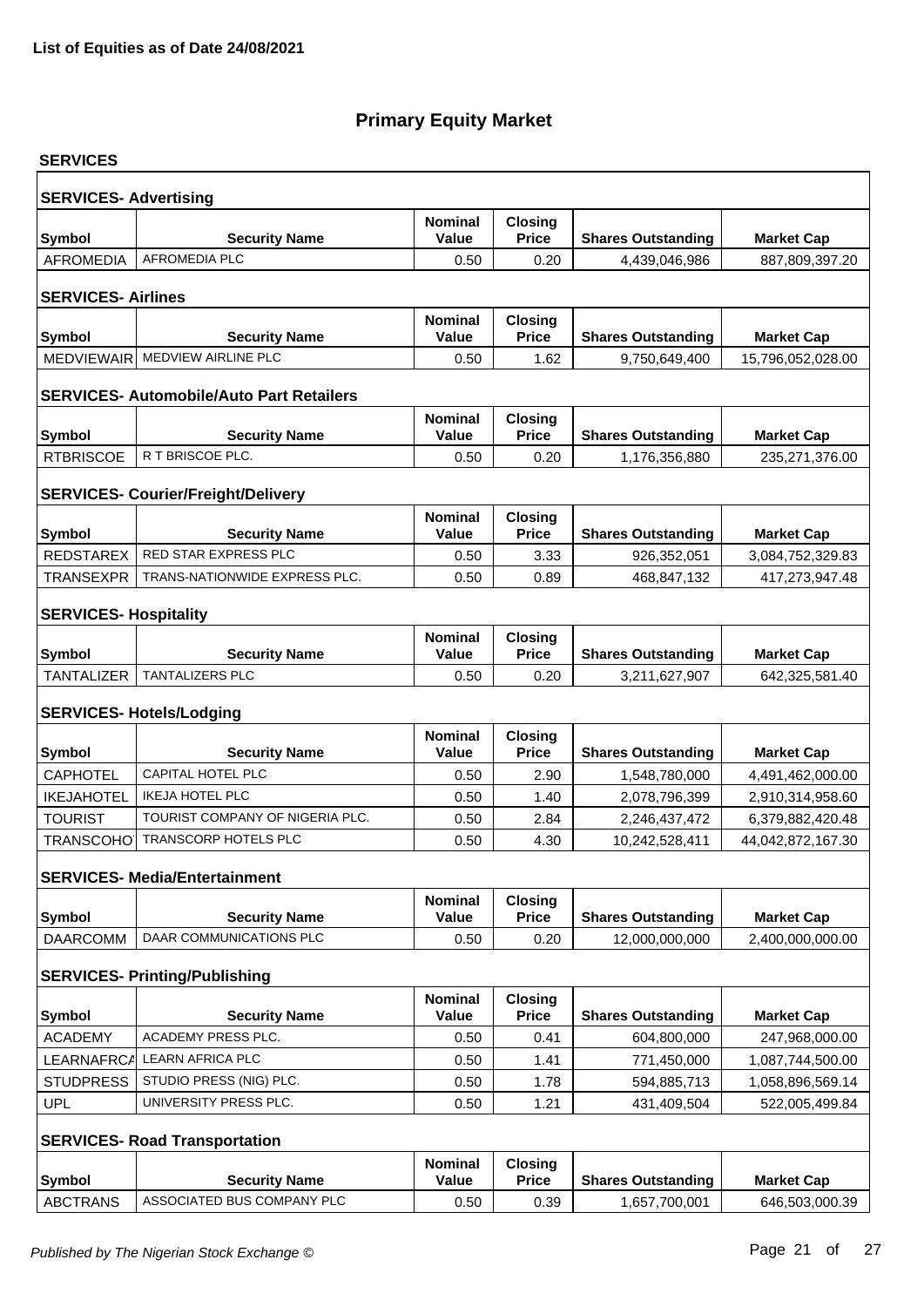#### **SERVICES**

| <b>SERVICES- Specialty</b><br><b>Closing</b><br><b>Nominal</b> |                                  |       |              |                           |                   |  |  |
|----------------------------------------------------------------|----------------------------------|-------|--------------|---------------------------|-------------------|--|--|
| Symbol                                                         | <b>Security Name</b>             | Value | <b>Price</b> | <b>Shares Outstanding</b> | <b>Market Cap</b> |  |  |
| <b>EUNISELL</b>                                                | EUNISELL INTERLINKED PLC         | 0.50  | 2.91         | 236,699,521               | 688,795,606.11    |  |  |
| <b>NSLTECH</b>                                                 | SECURE ELECTRONIC TECHNOLOGY PLC | 0.50  | 0.20         | 5,631,540,000             | 1,126,308,000.00  |  |  |
| <b>SERVICES- Support and Logistics</b>                         |                                  |       |              |                           |                   |  |  |

| <b>Symbol</b>    | <b>Security Name</b>              | <b>Nominal</b><br>Value | <b>Closing</b><br><b>Price</b> | <b>Shares Outstanding</b> | <b>Market Cap</b> |
|------------------|-----------------------------------|-------------------------|--------------------------------|---------------------------|-------------------|
| <b>CAVERTON</b>  | CAVERTON OFFSHORE SUPPORT GRP PLC | 0.50                    | .80                            | 3.350.509.750             | 6,030,917,550.00  |
| <b>CILEASING</b> | C & I LEASING PLC.                | 0.50                    | 4.70                           | 781,646,167               | 3,673,736,984.90  |

### **SERVICES- Transport-Related Services**

| <b>Symbol</b>   | <b>Security Name</b>                                 | <b>Nominal</b><br>Value | <b>Closing</b><br><b>Price</b> | <b>Shares Outstanding</b> | <b>Market Cap</b> |
|-----------------|------------------------------------------------------|-------------------------|--------------------------------|---------------------------|-------------------|
| <b>GSPECPLC</b> | <b>GLOBAL SPECTRUM ENERGY SERVICES</b><br><b>PLC</b> | 0.50                    | 4.19                           | 800,000,000               | 3,352,000,000.00  |
| <b>NAHCO</b>    | NIGERIAN AVIATION HANDLING COMPANY<br><b>PLC</b>     | 0.50                    | 2.95                           | 1,624,218,750             | 4,791,445,312.50  |
| <b>SKYAVN</b>   | SKYWAY AVIATION HANDLING COMPANY<br><b>PLC</b>       | 0.50                    | 3.70                           | 1,353,580,000             | 5,008,246,000.00  |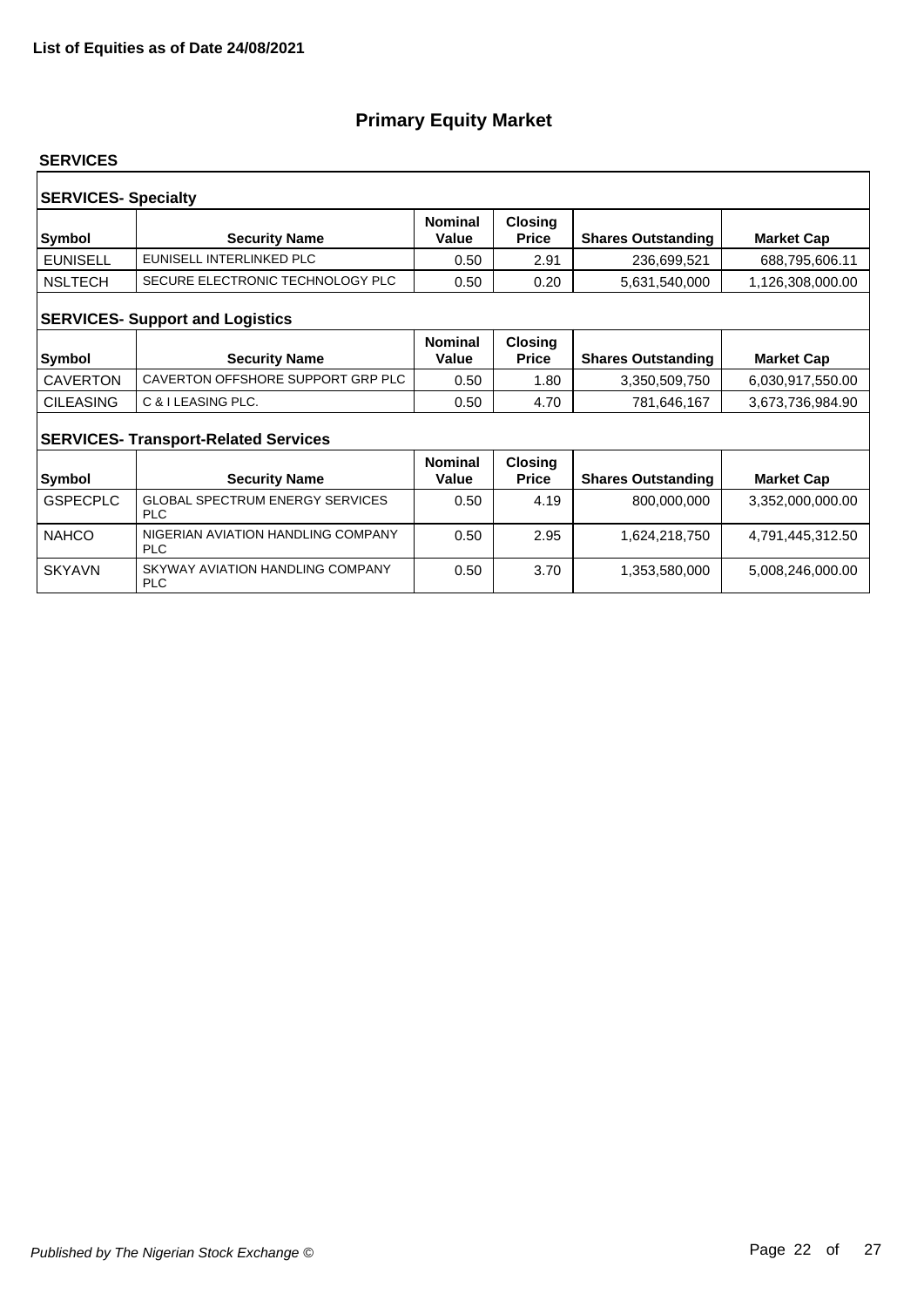### **Real Estate Investment Trust & Close End Fund**

#### **CONSTRUCTION/REAL ESTATE**

| CONSTRUCTION/REAL ESTATE- Real Estate Investment Trusts (REITs) |                                                    |                         |                                |                           |                   |  |
|-----------------------------------------------------------------|----------------------------------------------------|-------------------------|--------------------------------|---------------------------|-------------------|--|
| Symbol                                                          | <b>Security Name</b>                               | <b>Nominal</b><br>Value | <b>Closing</b><br><b>Price</b> | <b>Shares Outstanding</b> | <b>Market Cap</b> |  |
| <b>SFSREIT</b>                                                  | SFS REAL ESTATE INVESTMENT TRUST                   | 100.00                  | 67.90                          | 20,000,000                | 1,358,000,000.00  |  |
| <b>UHOMREIT</b>                                                 | UNION HOMES REAL ESTATE INVESTMENT<br>TRUST (REIT) | 0.50                    | 36.60                          | 250,019,781               | 9,150,723,984.60  |  |
| <b>UPDCREIT</b>                                                 | UPDC REAL ESTATE INVESTMENT TRUST                  | 10.00                   | 5.60                           | 2,668,269,500             | 14,942,309,200.00 |  |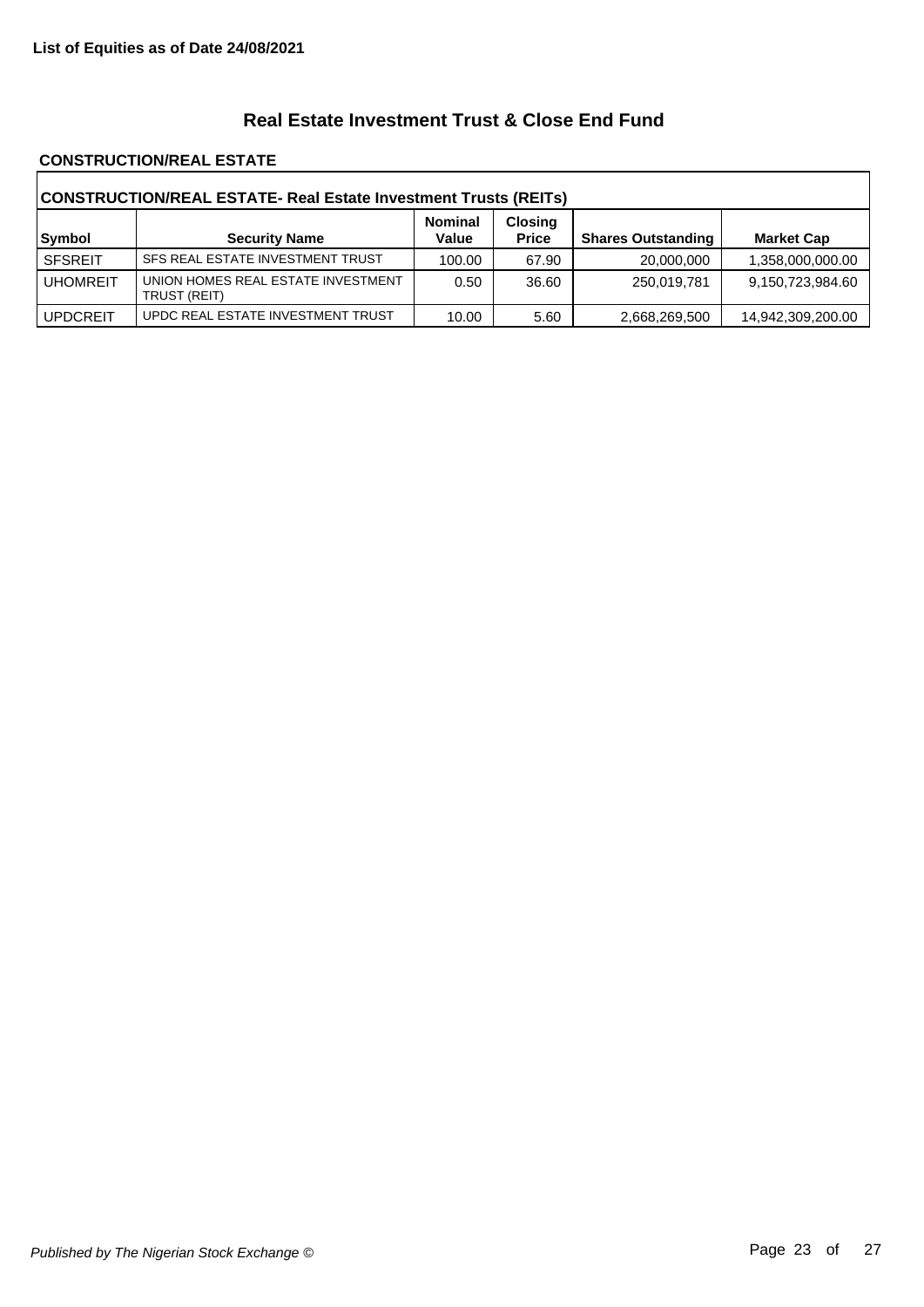## **Real Estate Investment Trust & Close End Fund**

# **FINANCIAL SERVICES**

| <b>FINANCIAL SERVICES- Other Financial Institutions</b> |                             |                         |                                |                           |                   |  |
|---------------------------------------------------------|-----------------------------|-------------------------|--------------------------------|---------------------------|-------------------|--|
| Symbol                                                  | <b>Security Name</b>        | <b>Nominal</b><br>Value | <b>Closing</b><br><b>Price</b> | <b>Shares Outstanding</b> | <b>Market Cap</b> |  |
| <b>NESF</b>                                             | NIGERIA ENERYGY SECTOR FUND | .000.00                 | 552.20                         | 745,950                   | 411,913,590.00    |  |

٦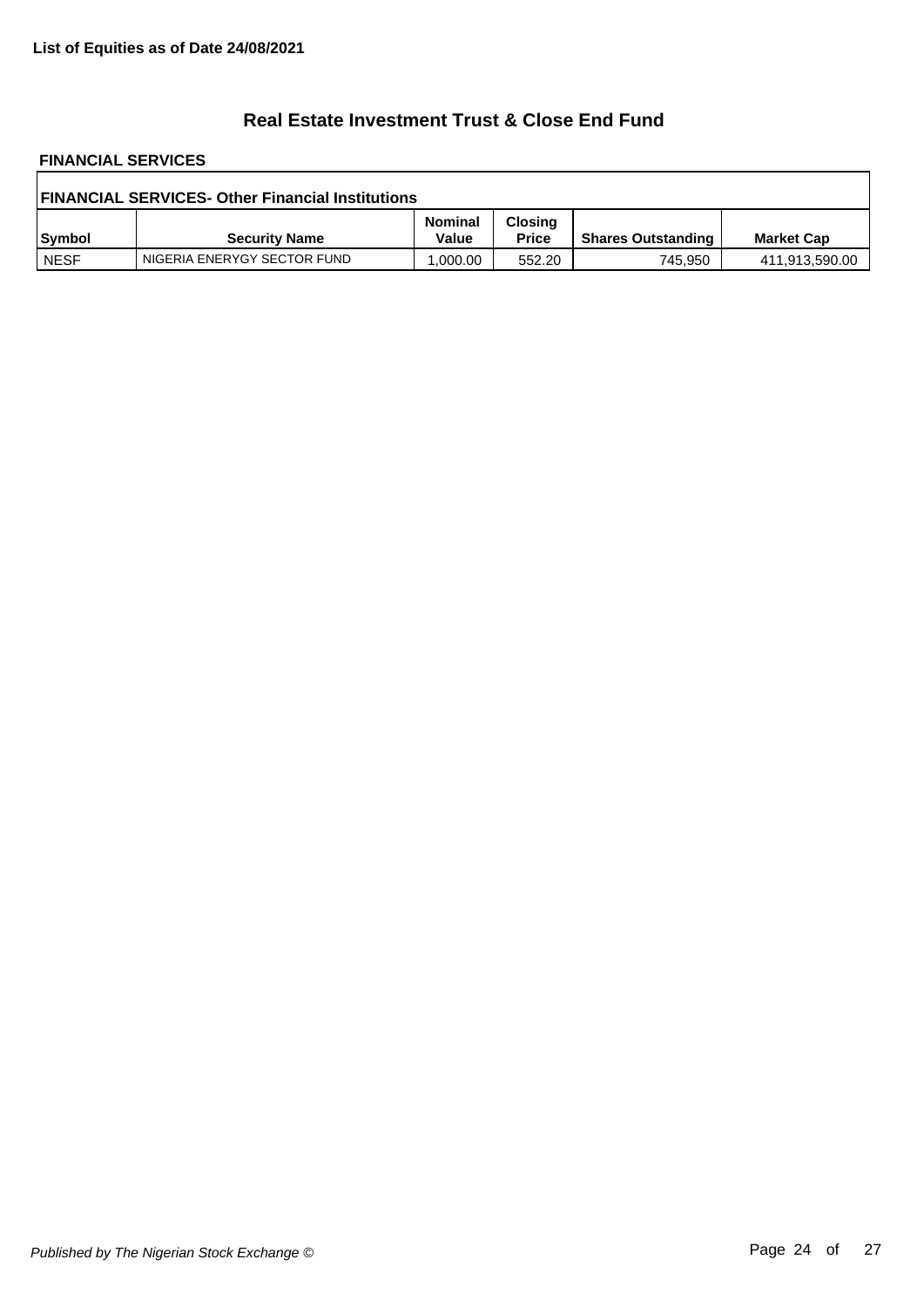# **ASeM Equity Market**

# **CONSTRUCTION/REAL ESTATE**

| <b>CONSTRUCTION/REAL ESTATE- Property Management</b> |                            |                         |                                |                           |                   |  |
|------------------------------------------------------|----------------------------|-------------------------|--------------------------------|---------------------------|-------------------|--|
| Symbol                                               | <b>Security Name</b>       | <b>Nominal</b><br>Value | <b>Closing</b><br><b>Price</b> | <b>Shares Outstanding</b> | <b>Market Cap</b> |  |
| SMURFIT                                              | SMART PRODUCTS NIGERIA PLC | 0.50                    | 0.20                           | 45,000,000                | 9,000,000.00      |  |

٦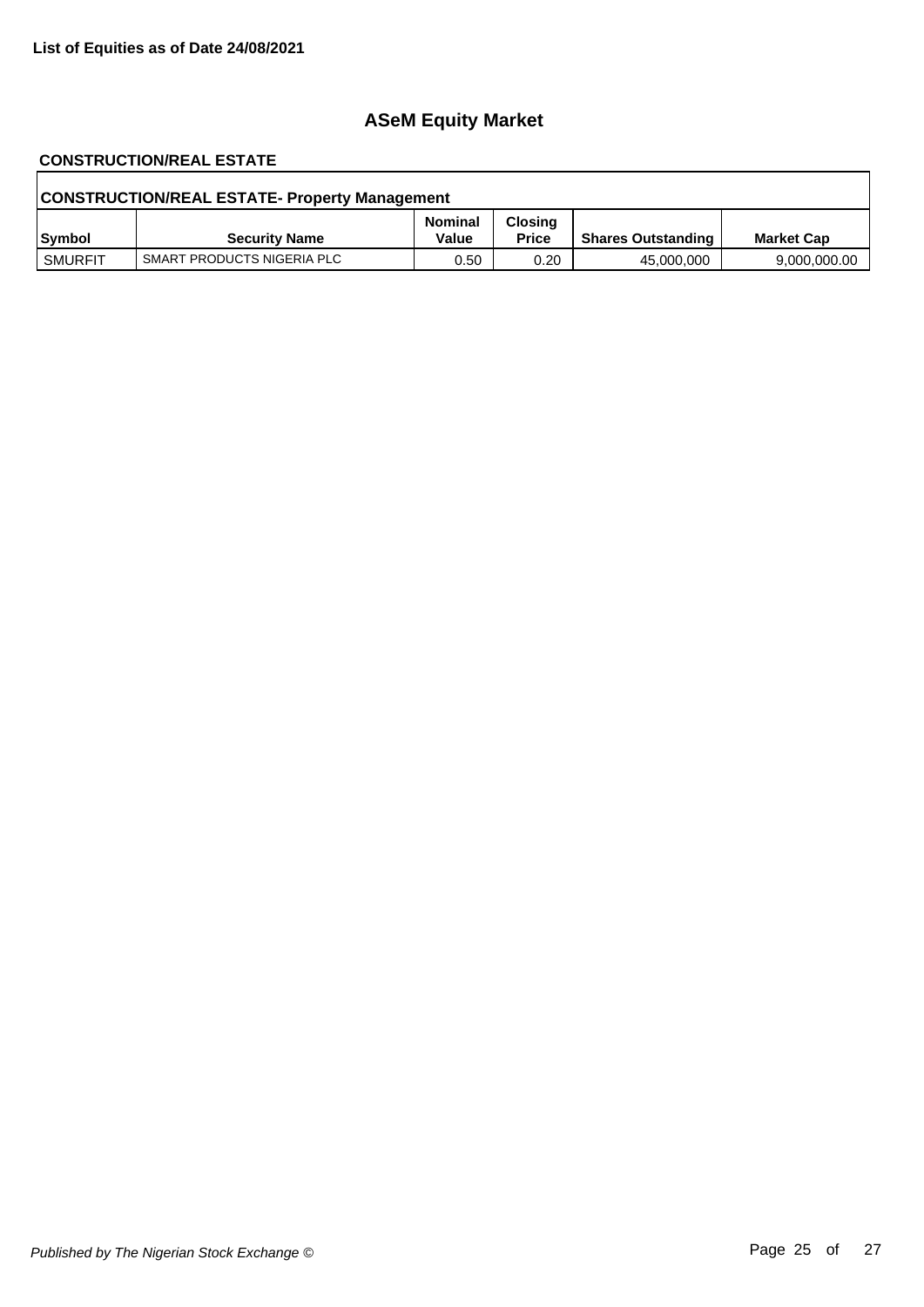# **ASeM Equity Market**

#### **OIL AND GAS**

| <b>OIL AND GAS- Petroleum and Petroleum Products Distributors</b> |                           |                         |                                |                           |                   |  |
|-------------------------------------------------------------------|---------------------------|-------------------------|--------------------------------|---------------------------|-------------------|--|
| Symbol                                                            | <b>Security Name</b>      | <b>Nominal</b><br>Value | <b>Closing</b><br><b>Price</b> | <b>Shares Outstanding</b> | <b>Market Cap</b> |  |
| <b>CAPOIL</b>                                                     | CAPITAL OIL PLC           | 0.25                    | 0.20                           | 5,857,548,000             | 1,171,509,600.00  |  |
| <b>RAKUNITY</b>                                                   | RAK UNITY PET. COMP. PLC. | 0.50                    | 0.30                           | 56.624.533                | 16,987,359.90     |  |